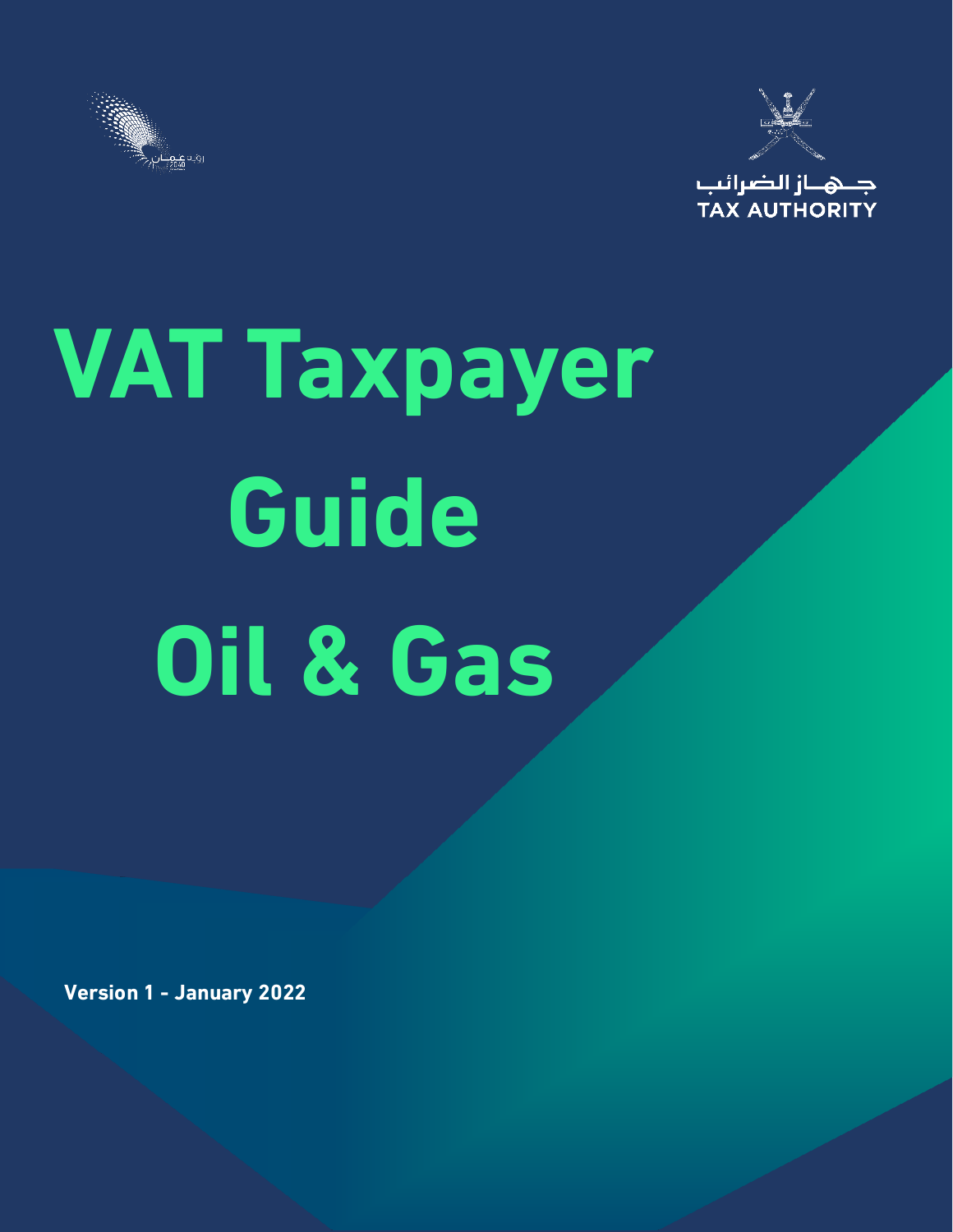# **Disclaimer:**

This information is intended to provide a general understanding of the relevant treatment under the Sultanate of Oman's Value Added Tax and aims to provide a better general understanding of taxpayers' tax obligations. It is not intended to comprehensively address all possible tax issues that may arise. While the Sultanate of Oman's Tax Authority ("TA") has taken the initiative to ensure that all information contained in this Guide is correct, the TA will not be responsible for any mistakes and inaccuracies that may be contained, or any financial loss or other incurred by individuals using the information from this Guide. All information is current at the time of preparation and is subject to change when necessary.

# **Copyright info:**

Copyright 2022 Sultanate of Oman Tax Authority. All rights reserved.

The Guide may be withdrawn, either wholly or in part, by publication of a new guide. No part of this publication may be reproduced, stored in a retrieval system or transmitted in any form, including on-site for commercial purposes without written permission from the TA. In reproducing or quoting the contents, acknowledgment of source is required.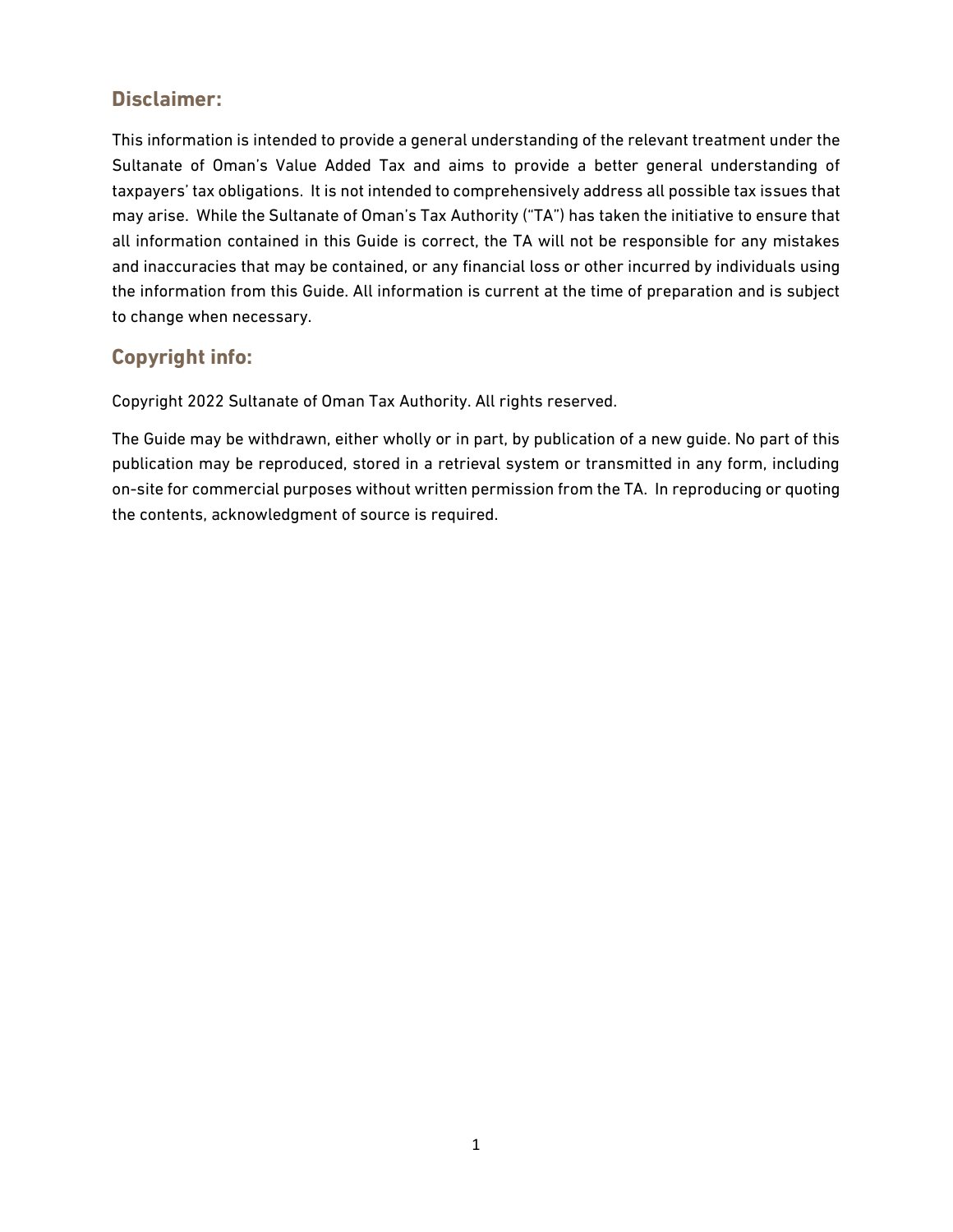# Table of Contents

|              | 1.1   |                                                                                |  |
|--------------|-------|--------------------------------------------------------------------------------|--|
|              | 1.2   |                                                                                |  |
|              | 1.3   |                                                                                |  |
| $\mathbf{2}$ |       |                                                                                |  |
|              | 2.1   |                                                                                |  |
|              | 2.2   |                                                                                |  |
|              | 2.3   |                                                                                |  |
| 3            |       |                                                                                |  |
| 4            |       |                                                                                |  |
|              | 4.1   |                                                                                |  |
|              | 4.2   |                                                                                |  |
|              | 4.3   |                                                                                |  |
|              | 4.3.1 | Clarification of Transportation and Storage amongst the Activities 9           |  |
| 5            |       |                                                                                |  |
|              | 5.1   |                                                                                |  |
|              | 5.2   |                                                                                |  |
|              | 5.3   |                                                                                |  |
|              | 5.4   |                                                                                |  |
|              | 5.5   |                                                                                |  |
|              | 5.6   | VAT treatment on transactions between Operator & Affiliated Entities 16        |  |
|              | 5.7   |                                                                                |  |
|              | 5.8   | VAT treatment on transactions between Operators and Contractors/Suppliers.  19 |  |
| 6            |       |                                                                                |  |
|              | 6.1   |                                                                                |  |
|              | 6.2   |                                                                                |  |
| 7            |       |                                                                                |  |
|              | 7.1   |                                                                                |  |
|              | 7.2   |                                                                                |  |
|              | 7.3   |                                                                                |  |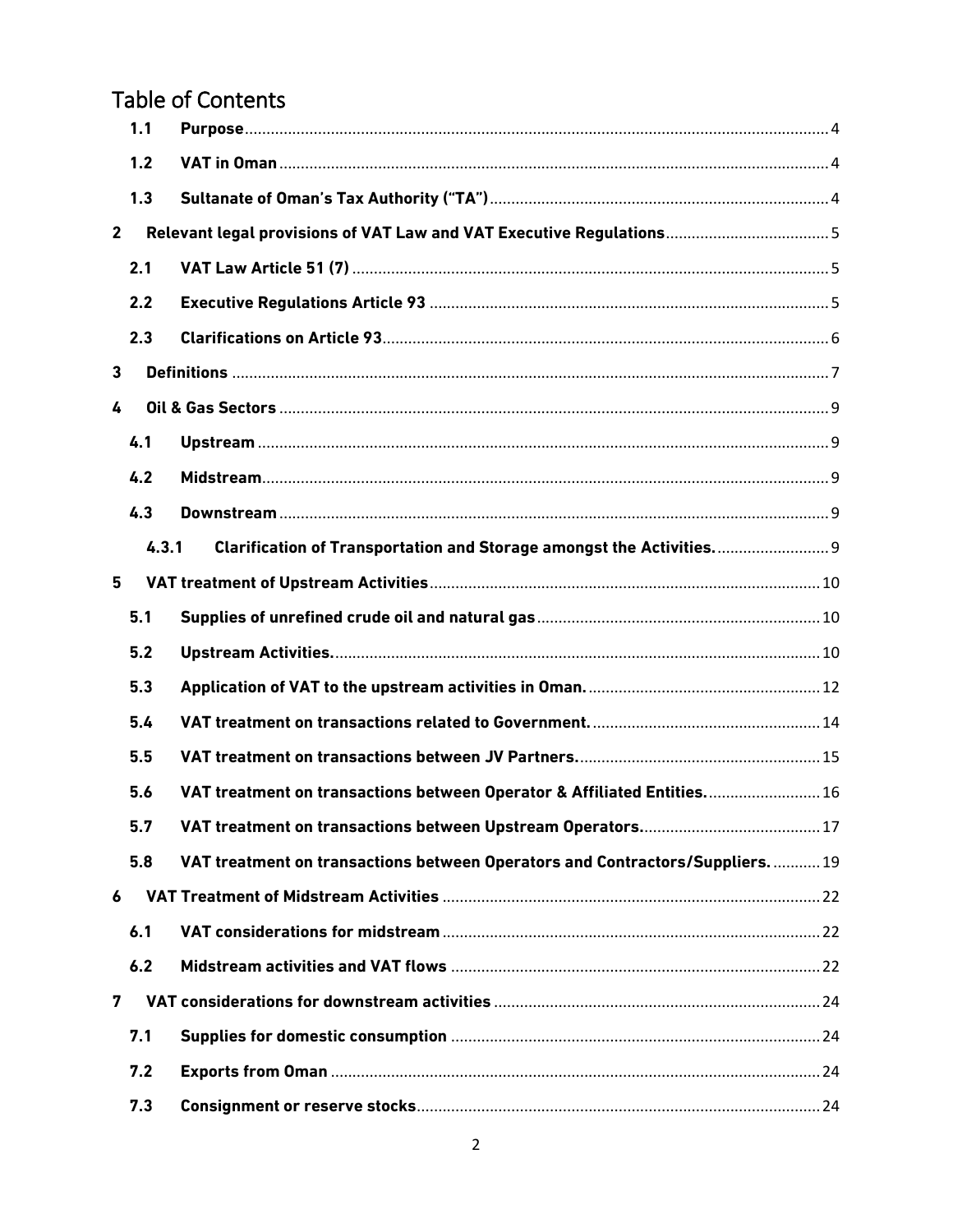|   | 7.4 |  |
|---|-----|--|
| 8 |     |  |
|   | 8.1 |  |
|   | 8.2 |  |
|   | 8.3 |  |
|   | 8.4 |  |
|   | 8.5 |  |
|   | 8.6 |  |
|   | 8.7 |  |
|   | 8.8 |  |
| 9 |     |  |
|   |     |  |
|   |     |  |
|   |     |  |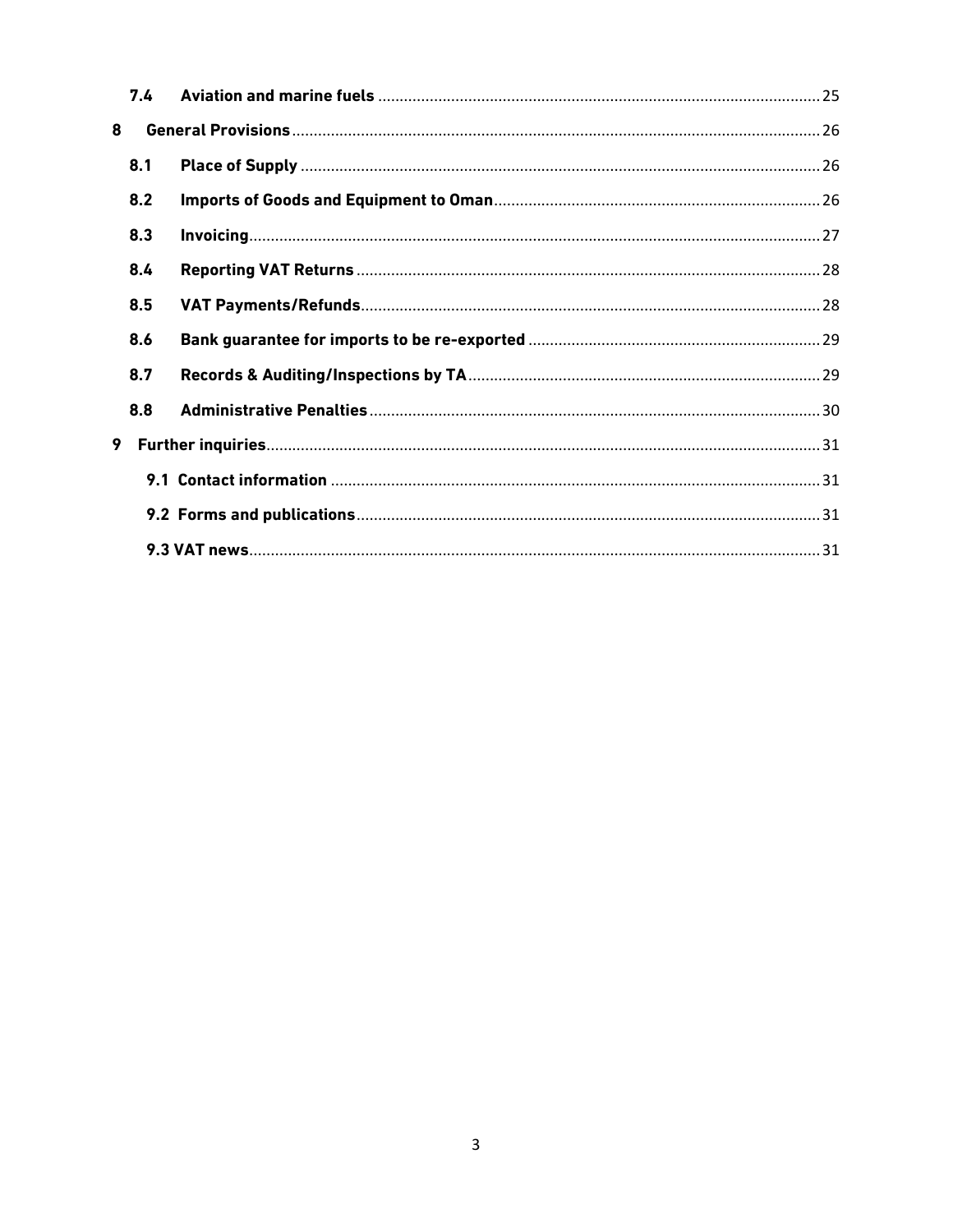## **Introduction**

## <span id="page-4-0"></span>**1.1 Purpose**

This guide is issued by the Sultanate of Oman Taxation Authority ("TA") to provide additional interpretation and guidance for the application of the VAT Law and its corresponding Executive Regulations to the Oil and Gas Industry in Oman. It also clarifies important practical aspects for the industry in Oman. This guidance does not replace or override any contents of VAT Law and/or its Executive Regulations.

This guide is strictly an interpretative aid. It intends to cover the main issues applicable to the sector but does not purport to be a complete overview: the guide may not include some relevant legislative provisions in relation to supplies of Oil and Gas from the VAT legislation. This guide is not binding on the Tax Authority, in respect of any transaction carried out, and it cannot be relied upon in case of dispute. In case of doubts or inconsistencies, taxpayer should immediately seek Tax Authority's directives.

Legislative material and guides in this area have the following order of precedence:

- 1. VAT Law
- 2. VAT Executive Regulations
- 3. VAT Oil & Gas taxpayer guide (This document)

Oil and Gas VAT taxpayers' guides on zero-rating applicable to the Upstream and midstream activities are published from time to time by the TA, in consultation with the Ministry of Energy and Minerals.

For further guidance on specific transactions, or for matters not addressed by this guide, please get in touch with the TA. General information about VAT in Oman can be found in the VAT portal of the TA website[: www.taxoman.gov.om](http://www.taxoman.gov.om/) 

## <span id="page-4-1"></span>**1.2 VAT in Oman**

The Unified VAT Agreement for the Gulf Cooperation Council for the Unified Arab States ("VAT Agreement") was agreed by the Sultanate of Oman and the Gulf Cooperation Council ("GCC") Member States. Pursuant to the provisions of the Unified VAT Agreement, the Sultanate of Oman issued Royal Decree No. 121/2020 dated 12/10/2020 ("VAT Law"), and its corresponding Executive Regulations ("Executive Regulations") in Decision 53/2021 dated 10 March 2021.

#### <span id="page-4-2"></span>**1.3 Sultanate of Oman's Tax Authority ("TA")**

Tax Authority (TA) is vested with the responsibility and powers to implement VAT Law in the Sultanate. The functions of TA include VAT registration/de-registration of taxable persons, the administration of VAT return filings, undertaking assessments, audits/inspections, field visits and collecting and refunding VAT.The TA also have the legislative powers to levy penalties for noncompliance with VAT legislation.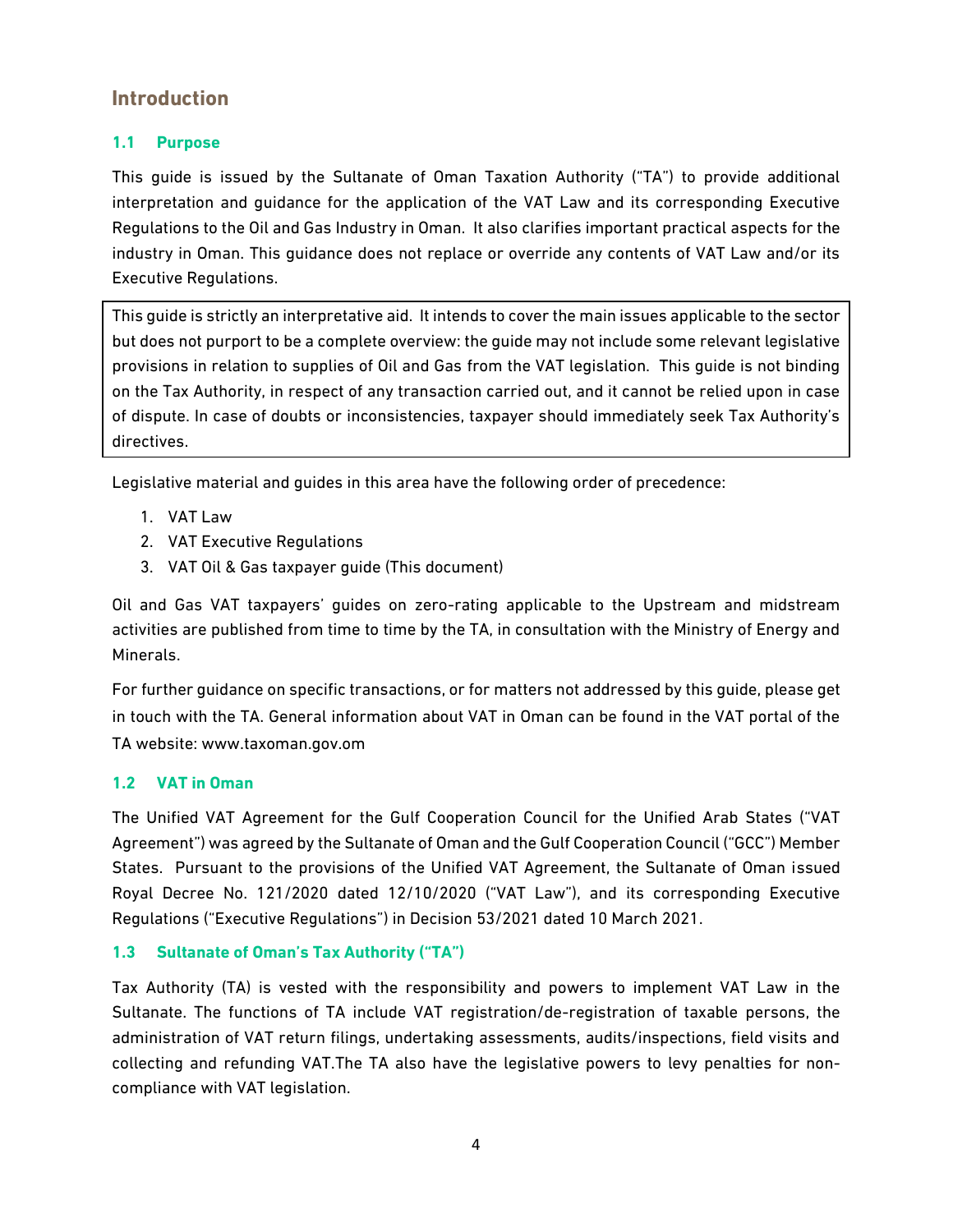# <span id="page-5-0"></span>**2 Relevant legal provisions of VAT Law and VAT Executive Regulations**

## <span id="page-5-1"></span>**2.1 VAT Law Article 51 (7)**

Article 51 (7) of the Oman VAT Law states that the supply of oil, oil derivatives and natural gas are subject to Tax at zero rate (0%) in accordance with the limits, conditions and circumstances determined by the Regulations. In accordance with this Article of the VAT Law, Executive Regulations Article 93 sets out the requirements for applying the zero rate to Oil & Gas upstream and midstream activities.

## <span id="page-5-2"></span>**2.2 Executive Regulations Article 93**

The Supplies of crude oil and its oil derivatives and natural gas including the supply of Goods and Services related to these supplies, shall be taxable at a zero percent (0%) rate, in accordance with the following conditions:

- 1- The supplies are related to the transactions of the supply chain of crude oil and its oil derivatives and natural gas, which includes the primary activities which is the stage of exploration, development, production and related services, and intermediate activities, and this stage includes transportation, storage and related services, and does not include the final activities such as the refining, manufacturing, marketing and distribution stage to the final consumer.
- 2- The supplier and the customer are taxable.
- 3- The supplier and the customer must be registered and licensed by the Ministry of Energy and Minerals to carry out primary and intermediate activities related to exploration, production, extraction, transportation or import of crude oil, its oil derivatives and natural gas.
- 4- The customer has received supplies for the purposes of carrying out primary activities and intermediate activities within the supply chain of crude oil, its oil derivatives and natural gas.
- 5- The supplies are not among the supplies excluded from the right for tax deduction in accordance with the provisions of these Regulations.
- 6- These supplies shall not include those related to restaurants and hotels services, undertakings to provide food and drinks, and cultural, artistic, sports, educational and entertainment services stipulated in Item (5) of Article (24) of the Law.
- 7- These supplies are not from the tax-exempt services stipulated in Article (47) of the Law.

The TA view several essential conditions to be observed from this Article of the Executive Regulations, which are stated in paragraph 2.3 below. All these conditions must be fulfilled for applying the zero-rate of VAT to a particular supply.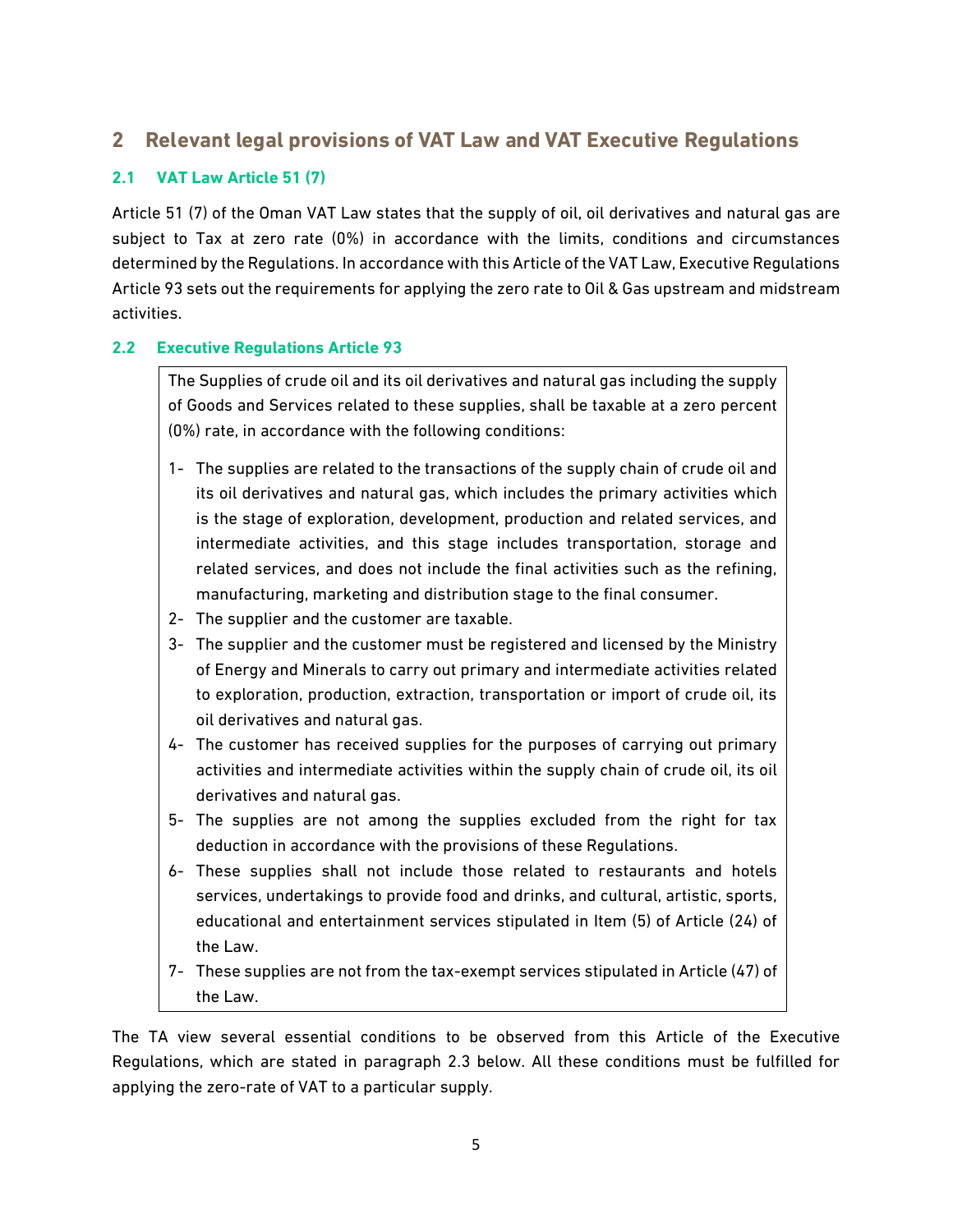#### <span id="page-6-0"></span>**2.3 Clarifications on Article 93**

The following essential conditions are noted for the application of the zero-rate to the upstream and midstream sector. Note: Please refer to the definitions of "Operators", "Partners" and "Contractors" in section 3 of this guide.

- a) In order to apply the "zero" rate of VAT to any domestic supply of goods or services, all conditions under Article 93 must be fulfilled by taxable parties.
- b) Only those taxable persons licensed by the Tax Authority and Ministry of Energy and Minerals can apply the "zero-rate" for Upstream and Midstream Activities. See points e) and f) below.
- c) By law, Contractors and Suppliers should issue taxable invoices as required and recipients of products/service (e.g., operators) should not refuse VAT invoiced.
- d) The Operators are responsible to accept VAT and deduct Input Tax through the Tax Return in line with conditions for deduction. Where Operators are in a net refundable position on the Tax Return, they may seek a refund from TA.
- e) TA accepts Joint Suppliers Registration System (JSRS) to meet the "MEM licensing" requirement specified under Article 93 (3) only of ER. Contractors providing products/service to upstream/midstream shall submit their JSRS certification copy as proof of "MEM certification" for VAT registration.
- f) For Operators, MEM will submit to TA, a list of Operators and Partners engaged in upstream & midstream activities, including service agreement for small fields. This fulfils the "licensing" requirement by MEM specified by Article 93 (3) of ER. Supplies must meet all other criteria for zero-rating. MEM shall periodically submit updates to this list (if any).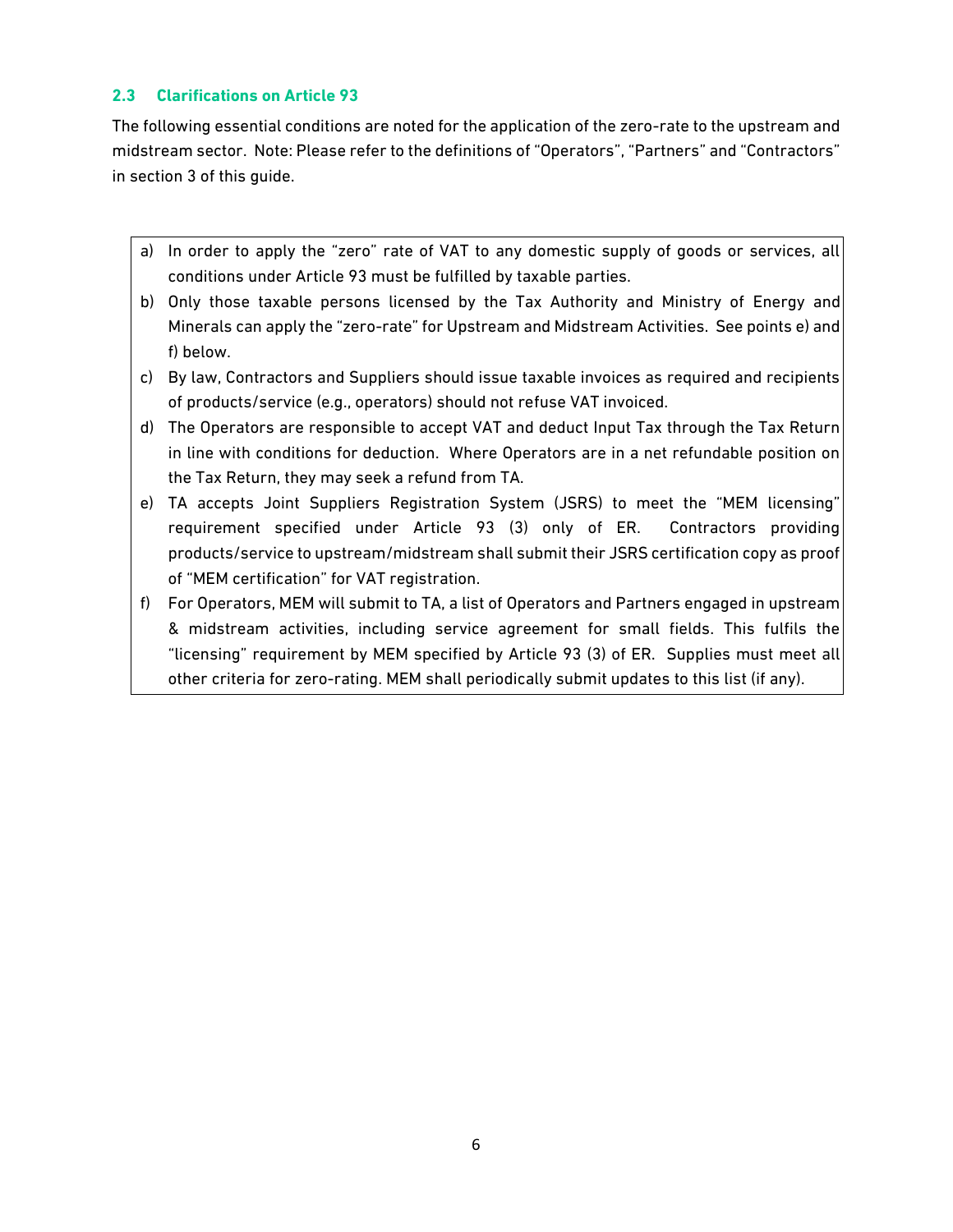# <span id="page-7-0"></span>**3 Definitions**

The following terms shall have the meanings specified for the purposes of this guide:

- **VAT Law:** The Value Added Tax Law of the Sultanate of Oman issued by Royal Decree No. 121/2020 dated 12/10/2020 Promulgating the Value Added Tax Law.
- **Executive Regulations:** Regulations to the Value Added Tax Law issued by Royal Decree No. 53/2021 dated 10/03/2021.
- **Standard Rated Supply:** Taxable supply of goods or services with VAT applied at 5%.
- **EXEX** Zero-Rated Supply: Taxable supply of goods or services with VAT applied at the rate of 0%, as specified in VAT Law. For example, supplies of oil and oil derivatives, or exports of goods outside Oman.
- **Exempt Supply:** Supply of goods or services which are specified by the VAT Law to be exempt. For example, interest earned on a financial product.
- **Transactions not subject to VAT:** Transactions which do not involve a supply of goods or services for VAT purposes (such as compensation), or which are specifically excluded from VAT (such as supplies between VAT group members).
- **Reverse Charge Mechanism :** A mechanism where the VAT reporting obligation is shifted from the seller/supplier to the buyer, because the seller/supplier has no workplace or fixed establishment in Oman. The buyer notionally reports Output Tax and offsets deductible Input Tax in the same VAT return.
- **MEM:** The Ministry of Energy and Minerals in the Sultanate.
- **Operators:** For Upstream activities: the parties assigned as "Operator" under the respective Joint Operating Agreement, for a Block or Concession for which an Exploration and Production Sharing Agreements (EPSA) or Concession Agreements (CA) has been signed with the Government of Oman. For Service Agreements (SA) for a part of the Block under any EPSA or CA signed with Operator, the Contractor assigned as such to operate the SA will be considered as an "Operator" for the respective SA.
- **Partners:** The parties that have signed an EPSA or CA, including Operators and other non-Operating Joint Venture Partners.
- **Contractors:** The suppliers of materials and services to the Operators for the upstream and midstream activities referred to as Contractor/Supplier
- **Government:** The Sultanate of Oman, and any ministry or agency in the Sultanate acting in a sovereign capacity.
- **Upstream:** Activities related to searching for potential hydrocarbons, including Geophysical activities, drilling exploratory wells, and subsequently drilling and operating the wells (including injector wells) that recover and extraction of crude oil or raw natural gas to the surface and abandonment of wells and facilities. See 5.1 for detailed activities.
- **Cash call:** A cash request made by Operators to non-Operating JV Partners (incorporated/unincorporated) to honour the contractual payments made by the Operator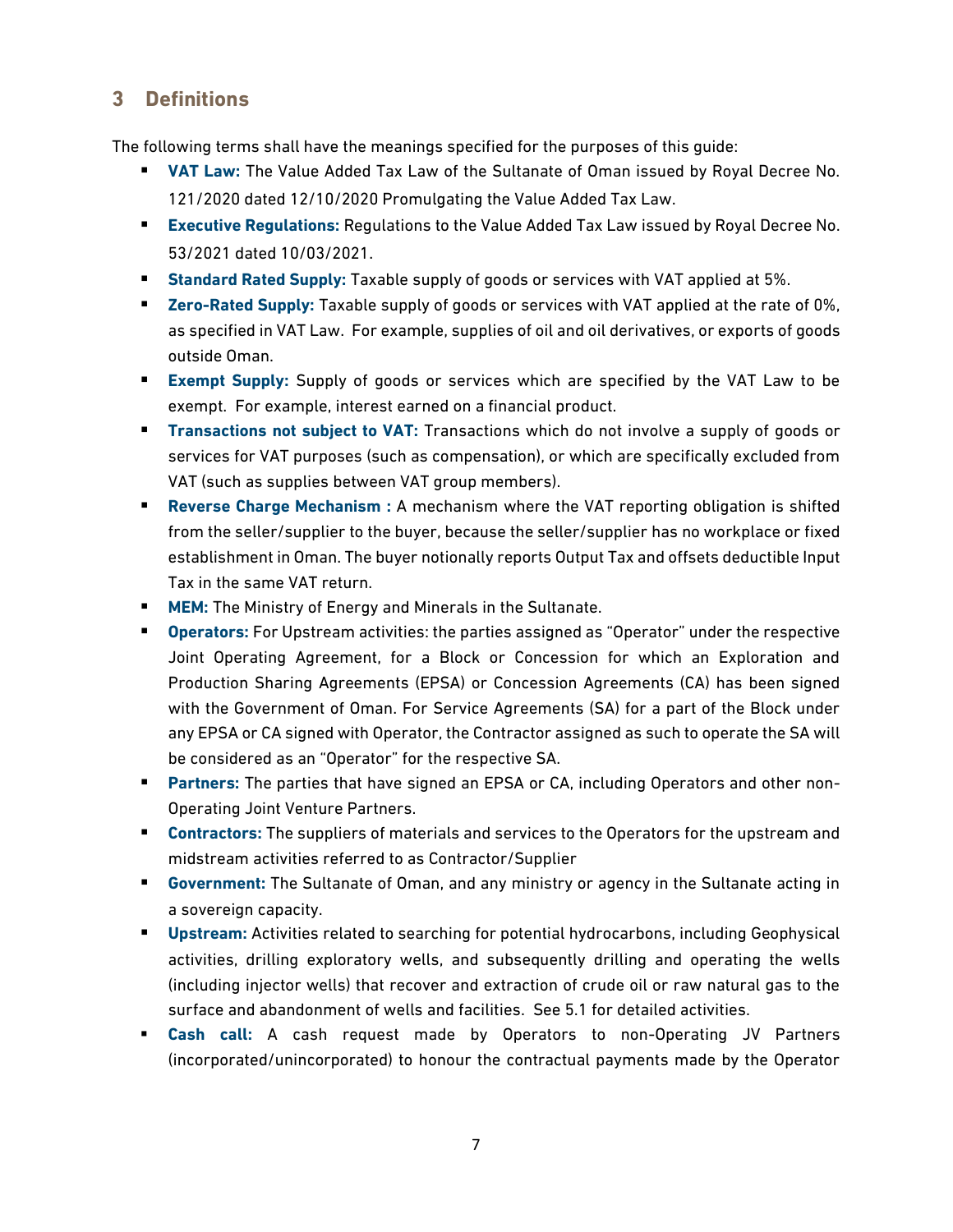for the upstream and/or midstream activities, under Joint Operating Agreements (under respective EPSAs).

- **OBRD/QBA:** Receipts by Operators for the purpose of compensating the reduction in revenue of quality crude exported, after mixing Mukhaizna heavy crude.
- **Pipeline Tariff:** A charge levied by Petroleum Development Oman (PDO) for transportation of Crude Oil from blocks through the Main Oil Line (MOL) for export. MOL is managed by PDO on behalf of the Government.
- **Shareholder Transactions:** Transactions between the Joint Venture Partners other than cash call for upstream or midstream activities.
- **Farm In & Farm Out:** Agreement entered into by the owner (Farmor) and another company/entity (Farmee), who wishes to obtain a percentage of ownership of that Block/Concession or Service Agreement in exchange for consideration.
- **Abandonment:** Activities of plugging and abandoning of non-producing wells and or removal of structures and facilities, including physical restoration of the site/property.
- **Unsuccessful Exploration:** Activities related to upstream, which do not directly result in the discovery of commercially recoverable hydrocarbons.
- **Midstream:** Activities related to gathering of unrefined hydrocarbons, transportation via pipeline, tanker truck or other means of transport to the storage facility for export or distribution to the refineries or downstream customers. This could also include liquefaction procedures for converting methane to Liquefied Natural Gas for export.
- **Downstream:** Activities related to the conversion of hydrocarbons into petroleum products and marketing of oil derivatives.
- **Import of Goods:** The entry of Goods from outside the GCC region into the Sultanate in accordance with the provisions of the Common Customs Law.
- **Importer:** The person acknowledged as an Importer pursuant to the Common Customs Law.
- **Export of Goods:** The exit of Goods from the Sultanate to outside the GCC in accordance with the provisions of the Common Customs Law.
- **Qualifying means of transport**: Means of air, sea and land transport that are designated for the transportation of passengers and goods for commercial purposes, being the following:
	- a. Aircraft, ships, boats or floating structures designed or prepared for use in the commercial transportation of passengers or goods, provided they are not designed or prepared for use for recreational or sporting purposes;
	- b. Motor vehicles, trains or the like, designed or prepared for use in public transport for ten passengers or more; or
	- c. Motor vehicles with a payload capacity of not less than two tons.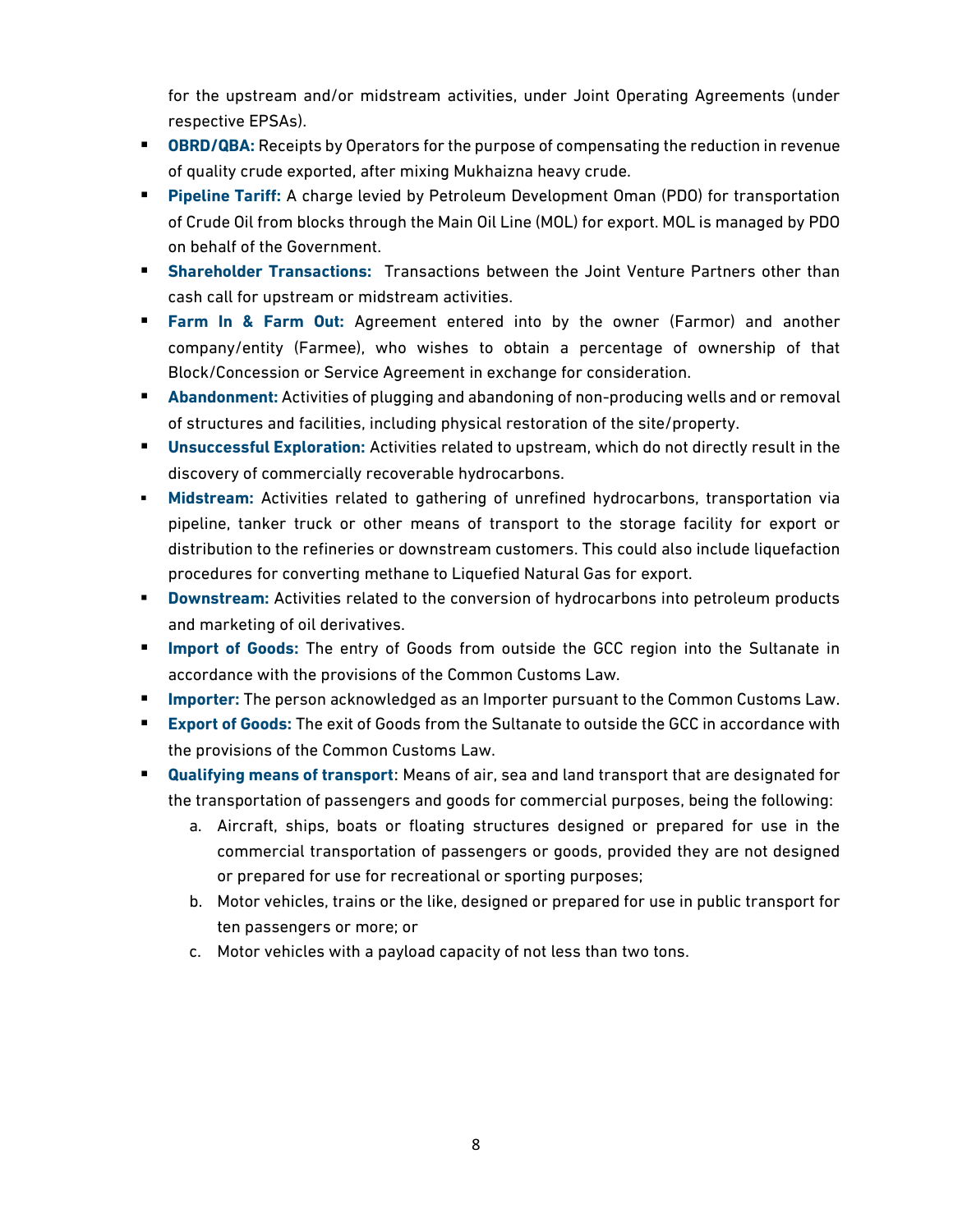# <span id="page-9-0"></span>**4 Oil & Gas Sectors**

## <span id="page-9-1"></span>**4.1 Upstream**

Upstream activities are concerned with searching for potential underground crude oil and natural gas fields, drilling exploratory wells, and subsequently drilling appraisal and development wells, constructing surface facilities to aid the lifting of the hydrocarbon to the surface and processing the hydrocarbon to separate gas, oil and associated water, if any.

## <span id="page-9-2"></span>**4.2 Midstream**

[Midstream](https://www.investopedia.com/terms/m/midstream.asp) activities are concerned with the raw hydrocarbon resource transportation of the crude and natural gas via oil pipelines, gas pipelines, or tanker truck to the storage facility for export or distribution to the refineries/ or customers. Midstream activities also includes storage of raw hydrocarbons, and liquefaction of natural gas to LNG.

## <span id="page-9-3"></span>**4.3 Downstream**

Downstream operations are concerned with transformation processes of raw hydrocarbons (oil and gas) and convert them to final products for use by consumers and industrial units. Downstream operations typically commence with any supply made after delivery of hydrocarbons to a refinery, and will include storage of finished products of hydrocarbons such as petrol, diesel etc.

## <span id="page-9-4"></span>**4.3.1 Clarification of Transportation and Storage amongst the Activities.**

- a) Storage of crude oil in the field facilities by an operator prior to tie in at the MOL is an upstream activity.
- b) Storage of petroleum products by Operators or Contractors in the field for upstream utilization is an upstream activity.
- c) Transportation of Crude in MOL and Storage of crude at Facilities at PDO Mina Al Fahal Tank Farm or any other tank farm appointed by Government for export are midstream, activity.
- d) Activities relating to transportation of crude from facilities at PDO Mina Al Fahal Tank Farm for supply to refineries in Oman is midstream activity.
- e) Storage of petroleum products petrol or diesel by a Marketing company at its facilities is a downstream activity.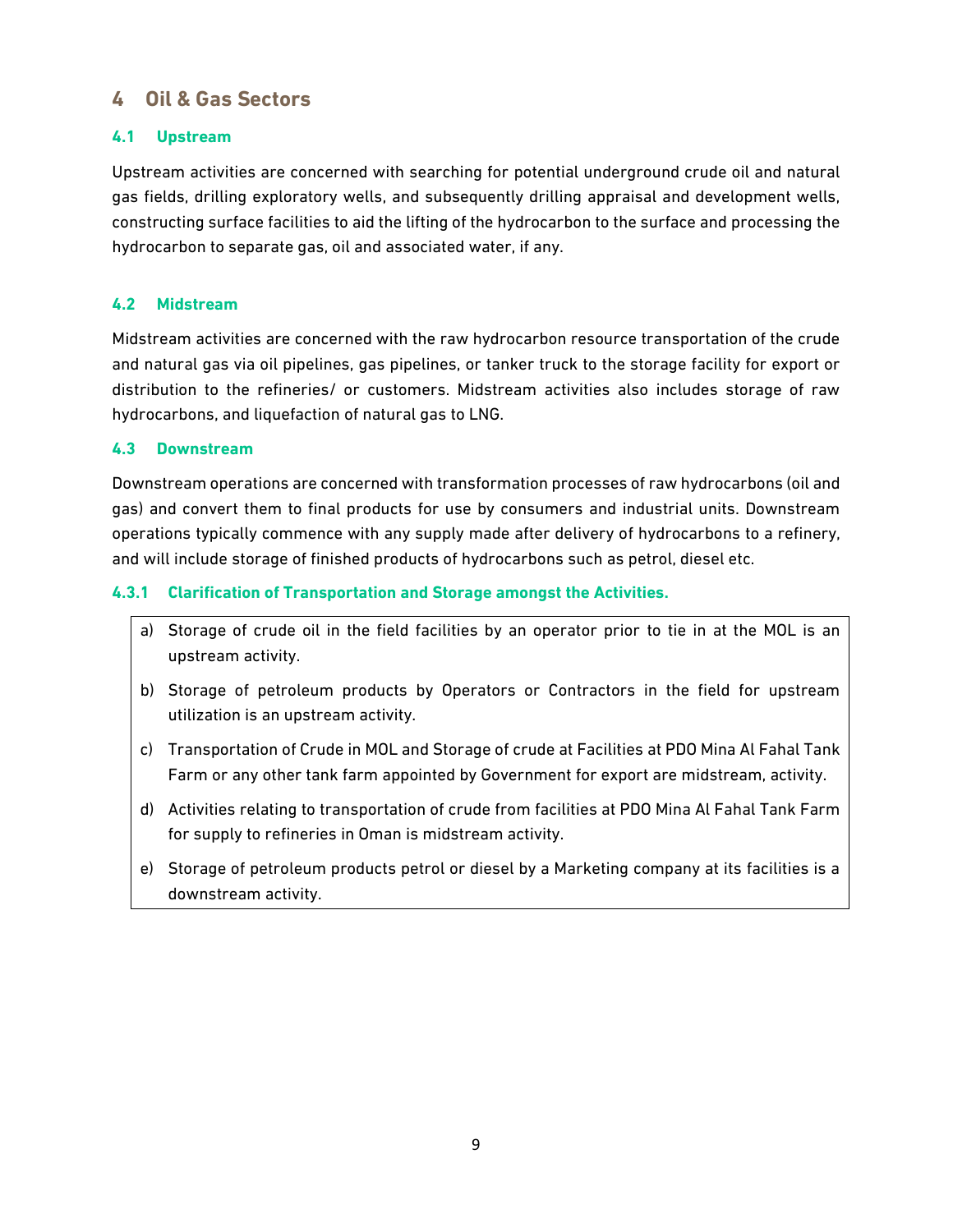# <span id="page-10-0"></span>**5 VAT treatment of Upstream Activities**

## <span id="page-10-1"></span>**5.1 Supplies of unrefined crude oil and natural gas**

All supplies of unrefined crude oil are eligible to be zero-rated in accordance with article 51 of the VAT Law. This includes any supplies of crude after extraction (whether the first or a subsequent supply), and the sale of crude to a refinery.

Domestic supplies of refined oil products do not qualify for zero-rating under article 51 (but note refined products could be zero-rated if supplied for export from Oman).

Zero-rating can also be applied to natural gas in a gaseous or liquified state (therefore including LNG). Domestic supplies of natural gas in the Sultanate are required to be made by the MEM. Any supplies of natural gas by or to the MEM are zero-rated.

## <span id="page-10-2"></span>**5.2 Upstream Activities.**

The following table is an indicative guide of product & services related to upstream Oil & Gas activities. VAT treatment for such activities is as detailed in section 5.2 below.

| SI No | Activity                                                                                                                                                                                              | Description                                                                                                                                                                                                                                                                                                                                                                                                                                                                                                                                                                     |
|-------|-------------------------------------------------------------------------------------------------------------------------------------------------------------------------------------------------------|---------------------------------------------------------------------------------------------------------------------------------------------------------------------------------------------------------------------------------------------------------------------------------------------------------------------------------------------------------------------------------------------------------------------------------------------------------------------------------------------------------------------------------------------------------------------------------|
| 1.    | Seismic &<br>a)<br>Geophysical Data<br>Acquisition, Seismic<br>processing,<br>interpretation/Review,<br>Data storage services.<br>Geological and<br>b)<br>Geophysical &<br><b>Geochemical studies</b> | The activities and products involved in acquisition of<br>information on potential presence of hydrocarbons,<br>including seismic surveys, satellite images, geophysical<br>vibrators,<br>microphones,<br>wires,<br>recorders.<br>magnetometers, explosives and seismometers, including<br>storage of the data acquired. These include -<br>purchase, collection or processing of geological<br>and geophysical data,<br>geochemical examinations, geological<br>investigations and any related environment<br>studies, to ascertain the extent of presence of<br>hydrocarbons. |
| 2.    | <b>Exploration Drilling, testing</b>                                                                                                                                                                  | Activities related to exploratory wells. These activities are<br>to ascertain presence of reserves, and include access<br>roads, rig location preparations, earth moving, drilling,<br>logging, coring, testing, completion, camp, water supply<br>wells etc.                                                                                                                                                                                                                                                                                                                   |
| 3.    | Studies prior to Declaration of<br>commerciality                                                                                                                                                      | Studies and activities related to appraisal of a field,<br>including FDP's, appraisal wells, etc. prior to declaration<br>of commerciality.                                                                                                                                                                                                                                                                                                                                                                                                                                     |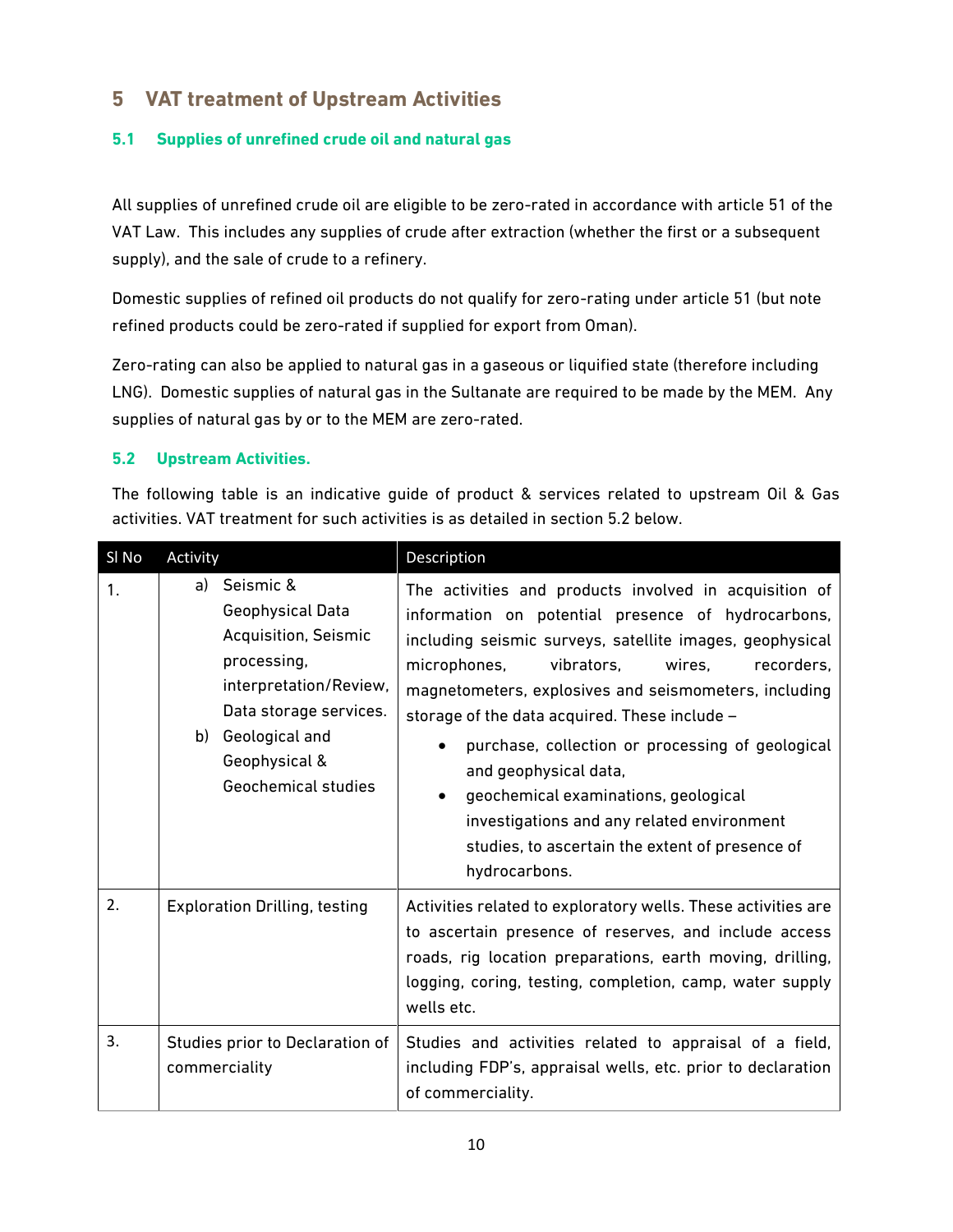| SI No | Activity                                                                                        | <b>Description</b>                                                                                                                                                                                                                                                                                                                                                                                                                                                                                                                                                                                                                                                                                                                                                                                                                                                                                                             |
|-------|-------------------------------------------------------------------------------------------------|--------------------------------------------------------------------------------------------------------------------------------------------------------------------------------------------------------------------------------------------------------------------------------------------------------------------------------------------------------------------------------------------------------------------------------------------------------------------------------------------------------------------------------------------------------------------------------------------------------------------------------------------------------------------------------------------------------------------------------------------------------------------------------------------------------------------------------------------------------------------------------------------------------------------------------|
| 4.    | Drilling of development,<br>injector, infill, and water<br>source wells including<br>completion | Activities related to drilling of all types of wells including<br>but not limited to construction of site preparation,<br>approach roads, well pad, drill bits, fuel, water, rig move<br>and camp move, camp and catering, crew travel, trucking,<br>hauling, equipment rentals, cementing casing and casing<br>accessories, coring, drill stem testing, logging and<br>analysis, fishing, side tracking, bridge plugs, coiled tubing,<br>equipment rentals, scouting, transportation, freight,<br>catering and other related services required to complete a<br>well for production purposes or for injection purposes,<br>water-flood, steam injection.                                                                                                                                                                                                                                                                      |
| 5.    | Captive consumption                                                                             | Upstream company may use a portion of crude or gas<br>produced for its own upstream activities, referred to as<br>"Captive consumption". Captive consumption is not a<br>supply and does not give rise to VAT consequences.                                                                                                                                                                                                                                                                                                                                                                                                                                                                                                                                                                                                                                                                                                    |
| 6.    | <b>Facilities</b>                                                                               | Activities related to the front-end engineering design<br>(FEED), engineering, construction of facilities for<br>processing and treatment of hydrocarbons produced,<br>including, plant and facilities required to generate power,<br>steam, gas etc.<br>Facilities including but not limited to: -<br>Hookup of new wells,<br>$\bullet$<br>Control centers with related tools (e.g., SCADA),<br>٠<br>Flow lines, and networks to take hydrocarbons to<br>٠<br>gathering stations/separation units, storage or<br>facilities/export.<br>Storage tanks and facilities in the field.<br>Tie in facilities, custody transfer meters.<br>production sites, pumping units, well monitoring,<br>distribution facilities, network of pipes<br>Automation and controls, data services,<br>Distributed energy management. to treat and<br>inject enhanced recovery fluids,<br>Fire detection and control/suppression,<br>Site security. |
| 7.    | <b>Leased Plant &amp; Facilities</b>                                                            | Rental/lease of plant or facilities for treatment of<br>hydrocarbons, or for generation/distribution of power.                                                                                                                                                                                                                                                                                                                                                                                                                                                                                                                                                                                                                                                                                                                                                                                                                 |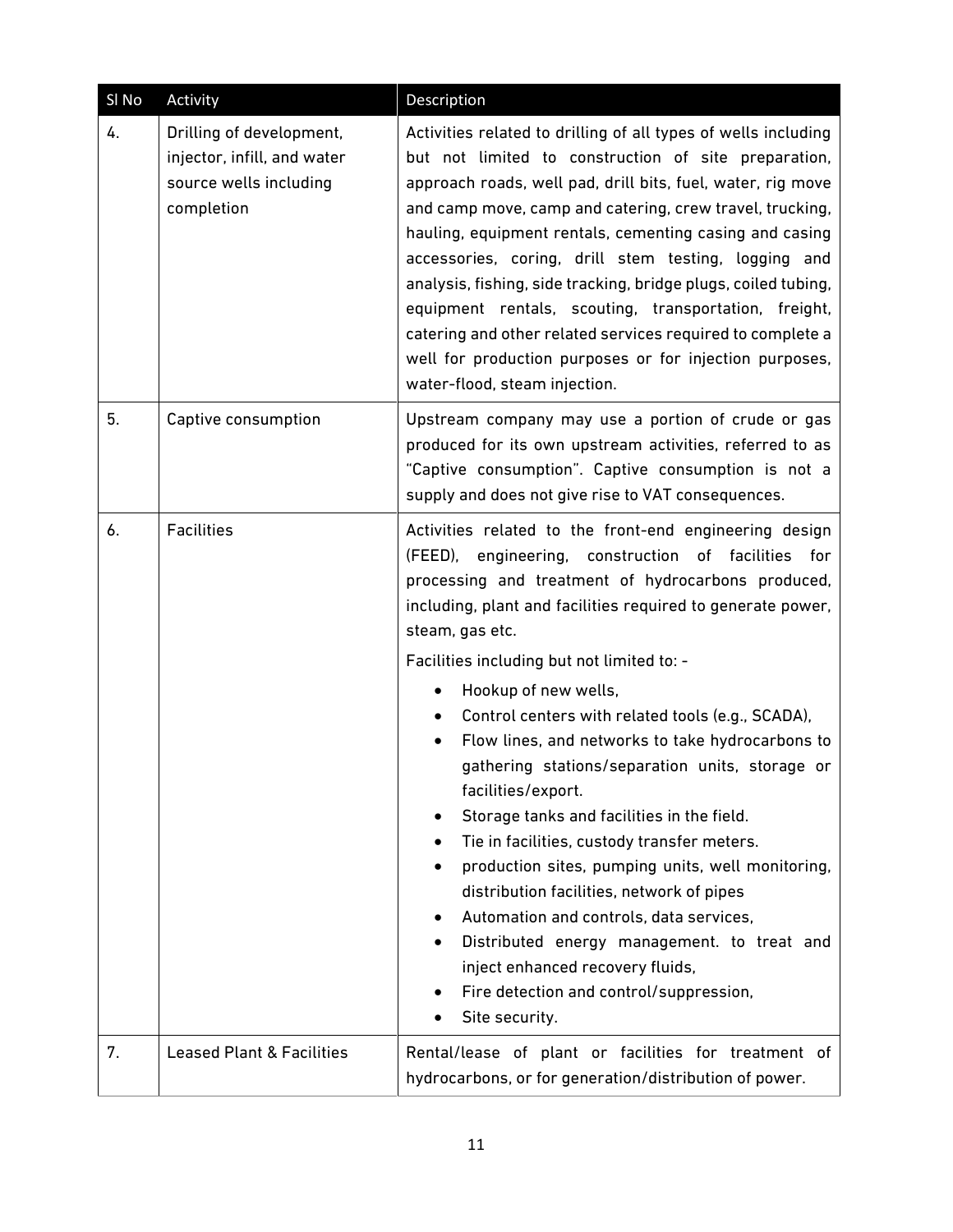| SI No | Activity                          | Description                                                                                                                                                                                                           |
|-------|-----------------------------------|-----------------------------------------------------------------------------------------------------------------------------------------------------------------------------------------------------------------------|
| 8.    | <b>Production &amp; Operating</b> | Activities related to the separation of crude into liquid<br>hydrocarbons, gas, water and any other impurities.<br>Management of flowlines, with corrosion inhibitors,<br>chemicals, pigging activities etc.          |
|       |                                   | Field maintenance.                                                                                                                                                                                                    |
| 9.    | Abandonment<br>/Decommissioning   | Activities related to plugging and abandoning of non-<br>producing well or removal of structures and facilities and<br>restoration of the site/property to the satisfaction of<br>regulatory agencies and the owners. |

## <span id="page-12-0"></span>**5.3 Application of VAT to the upstream activities in Oman.**

A simplified diagram representing the flow of VAT through the supply chain for upstream activities is below. The subsequent table describes the VAT applied at each stage in more detail.

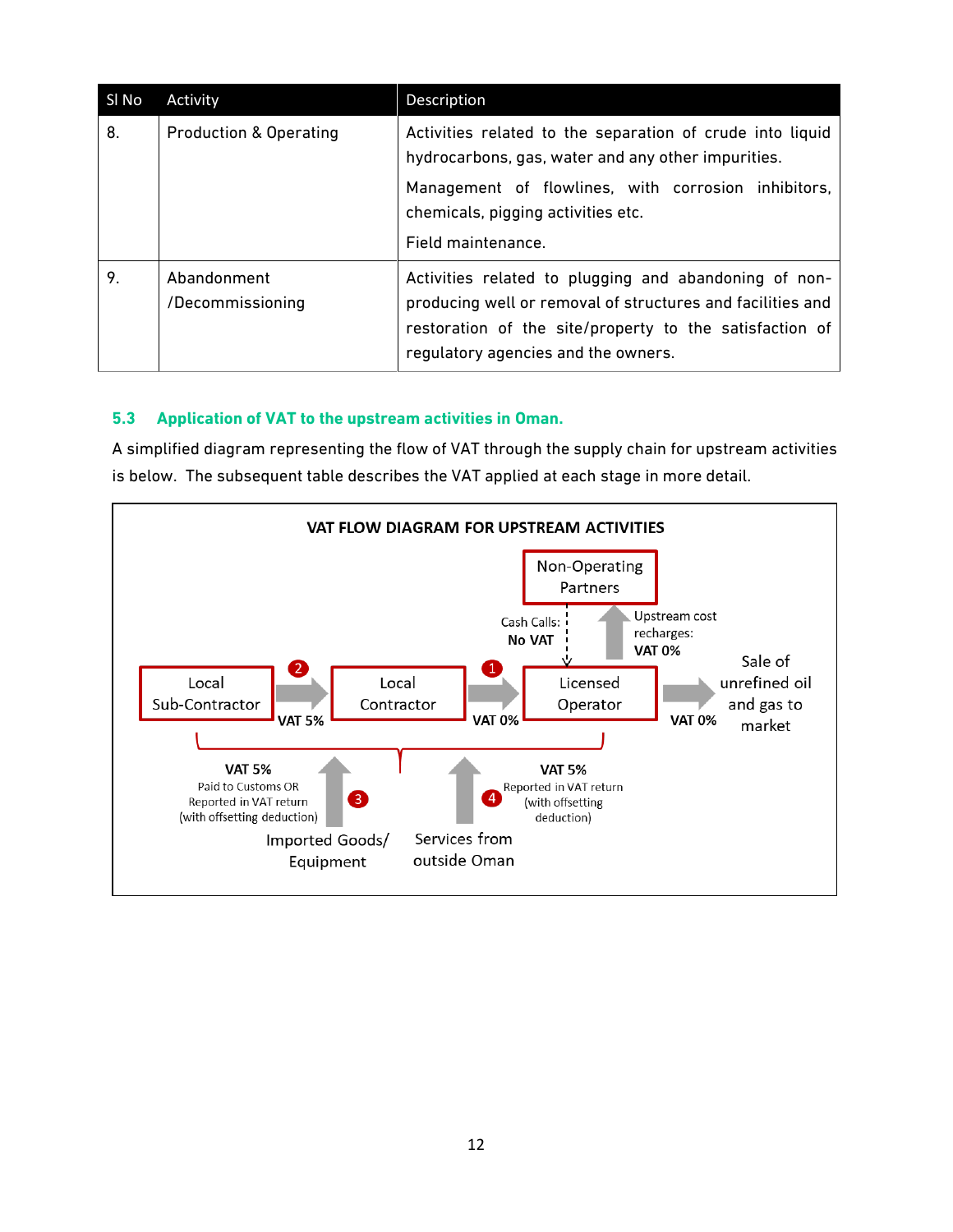## **1. Local supply of directly related goods/services by registered Contractors to Operators**

The supply of Goods or services which are destined for exclusive use in an upstream activity (those activities prescribed in 5.1 above) can qualify for zero-rating, provided these goods/services do not fall within the excepted categories in paragraphs (5), (6) and (7) of Article 93.

The Operator must provide confirmation to the Contractor that the goods/services are for an exclusive upstream use. This can be through an electronic or physical Purchase Order, Goods/Services Received Document, or similar document which states the words "Received for direct and exclusive use in zero-rated upstream or midstream activities as prescribed by Article 93 VAT Executive Regulations".

The zero-rate also applies to supplies of directly related goods or services which are supplied by one Operator to another Operator, based on the criteria above.

## **2. Local supply of goods/services by Sub-Contractors to registered Contractors**

Local supply of goods/services from a Sub-Contractor to a Contractor are not eligible for zerorating under article 93, even if these are to be used by the Contractor in making a supply for upstream use. The Sub-Contractor must charge VAT at 5% on the supply unless eligible for zero rating or exemption under other provisions, and the Contractor will deduct this as input VAT through its VAT return, if eligible. If the Contractor has a net refundable balance of VAT on its VAT return, it may request refund from the Tax Authority.

## **3. Import of goods/equipment into Oman**

Import of goods/equipment by Operators, Contractors and Subcontractors, intended for use in an upstream activity do not qualify for zero-rating at import. Unless any other exemption applies, these goods will be subject to import VAT at 5%. VAT must be paid by the importer to the Directorate General for Customs, and deducted through the VAT return.

Alternatively, the importer can request postponement of the VAT paid at import and reporting through the Tax Return, in accordance with Article 86 of the VAT Law. Provided the importer is eligible for full deduction, this results in no net payment of VAT on the import. Refer to section 8.2 of this guide for further details.

## **4. Services procured by Operators / Contractors from non-residents**

The zero-rate does not apply to services supplied by non-residents, as the supplier will typically not be a Taxable Person in Oman, nor registered with the MEM. VAT applies to the supply (at 5%, unless an exception applies for those services), but the VAT is not paid to the supplier and is instead reported through the VAT Return using the Reverse Charge Mechanism. Provided the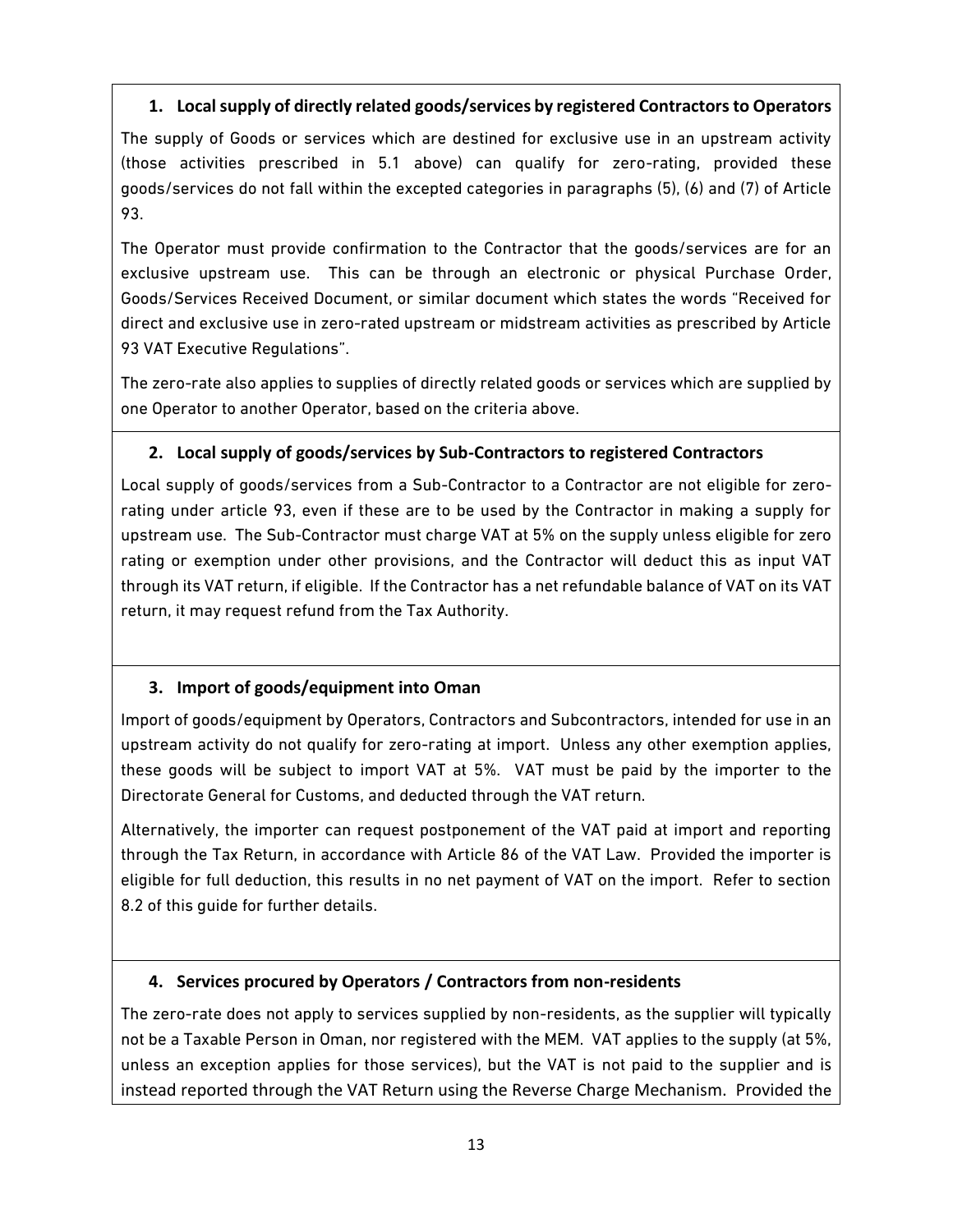recipient is eligible for full deduction, accounting for VAT through the Reverse Charge Mechanism results in no net payment of VAT due.

## <span id="page-14-0"></span>**5.4 VAT treatment on transactions related to Government.**

| Sr# | Activity/Cost Item                                                                                                                                  | VAT Applicability/Route                                                                                                                                                                                                                                                                                                                  |
|-----|-----------------------------------------------------------------------------------------------------------------------------------------------------|------------------------------------------------------------------------------------------------------------------------------------------------------------------------------------------------------------------------------------------------------------------------------------------------------------------------------------------|
| 1.  | Government payments such<br>as Royalties, Signature or<br>Production bonuses / OGDR<br>/ Annual Rental / Training<br>bonus (not training levy) etc. | Represents<br>Government<br>revenues,<br>as<br>per<br>EPSA/Agreements. These are sovereign incomes and are<br>not subject to VAT.                                                                                                                                                                                                        |
| 2.  | Training levy by Government<br>on invoices/ payments to<br>contractors                                                                              | Collected on behalf of Government performing sovereign<br>Not part of Contractor's economic activity or<br>activity.<br>consideration to the contractor for its supplies. Not subject<br>to VAT.                                                                                                                                         |
| 3.  | GAS<br>Transportation<br>Tariff<br>(RAB)                                                                                                            | Since Government is the sole shipper, for transportation of<br>Gas through OQGN or any other network, VAT will be Zero-<br>Rated.                                                                                                                                                                                                        |
| 4.  | Crude Oil/Gas Revenue                                                                                                                               | The Revenue generated from export of Hydrocarbons<br>٠<br>will be Zero Rated.<br>The Revenue received by the Government (including<br>Government sale of Non Associated Gas) generated<br>from sale of Gas within or outside Oman will be Zero<br>Rated.<br>Government purchase of Gas from<br>upstream<br>operators will be Zero Rated. |
| 5.  | <b>EPSA Overhead</b>                                                                                                                                | EPSA Overheads are applied to total Recoverable Cost on an<br>annual basis, typically based on agreed percentages/rates<br>with the Government. Such charges will not normally be<br>invoiced to the Government by the Operator. VAT for such<br>charges will be Zero Rated.                                                             |
| 6.  | Disposal<br>of<br>Material<br>or<br>inventory other than to an<br>operator.                                                                         | Disposals of inventory materials, and scrap of any surplus<br>materials etc. through sale by Operators, where the sale<br>takes place within Oman to a third party not related to<br>Upstream/Midstream.                                                                                                                                 |
|     |                                                                                                                                                     | Operator must charge the buyer VAT at Standard Rate, and<br>remit VAT collected to TA.                                                                                                                                                                                                                                                   |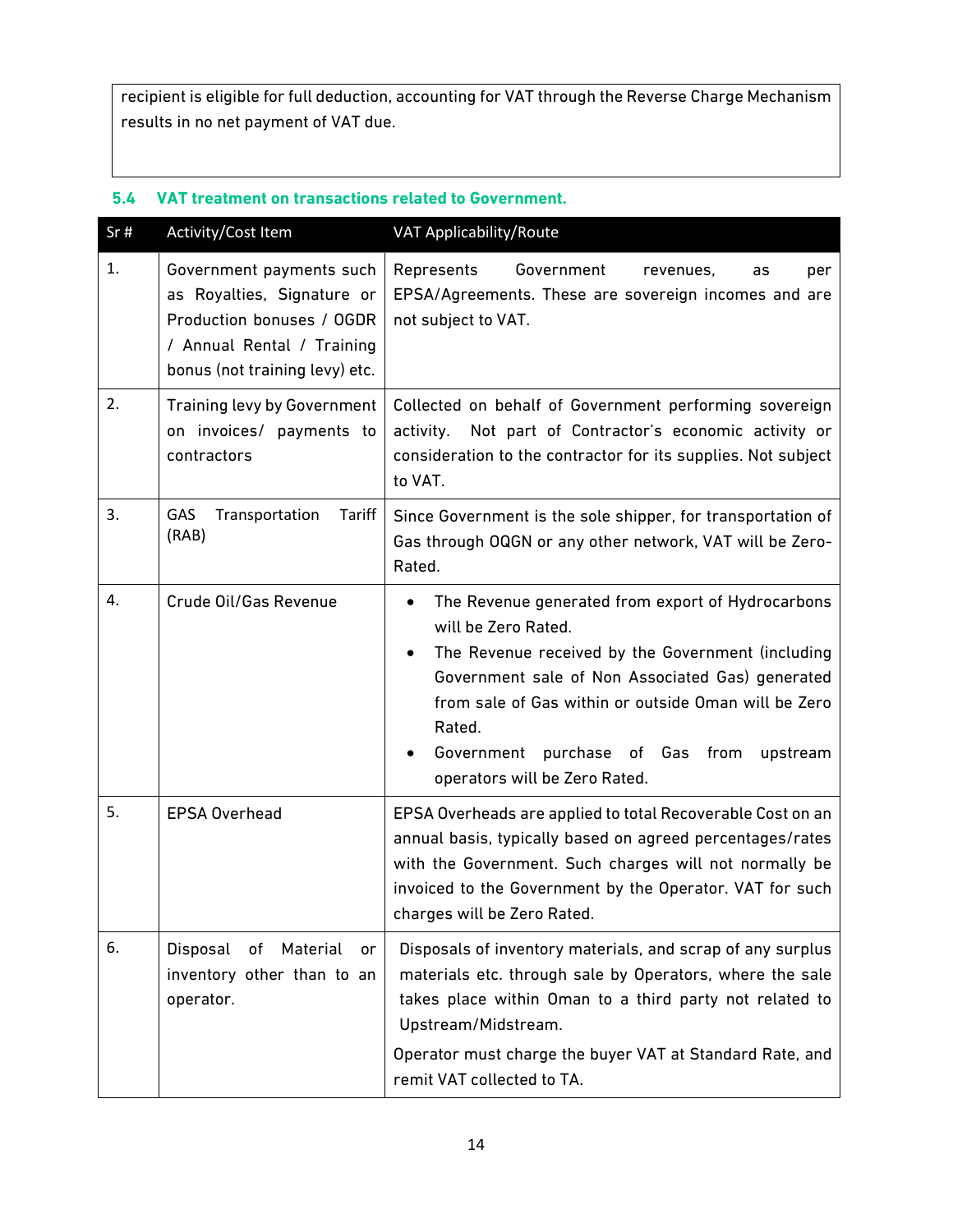## <span id="page-15-0"></span>**5.5 VAT treatment on transactions between JV Partners.**

A joint venture is not a separate Taxable Person for VAT purposes. The Operator, and the other JV Partners, must separately assess their need to register for VAT.

| Sr# | Activity/Cost Item                                                                                    | VAT Applicability/Route                                                                                                                                                                                                                                                                                                                                                                                                                                                                                                                                                                                                                                                                                                                                                                                         |
|-----|-------------------------------------------------------------------------------------------------------|-----------------------------------------------------------------------------------------------------------------------------------------------------------------------------------------------------------------------------------------------------------------------------------------------------------------------------------------------------------------------------------------------------------------------------------------------------------------------------------------------------------------------------------------------------------------------------------------------------------------------------------------------------------------------------------------------------------------------------------------------------------------------------------------------------------------|
| 1.  | Cash Calls for upstream and<br>midstream activities                                                   | A joint operating agreement normally allows the Operator to<br>request payment of "cash calls" from other signatories of<br>EPSAs or CAs - to fund exploration, production or other<br>activities before costs are incurred by the Operator.<br>Cash calls or similar funding arrangements made by an<br>Operator to other JV parties are not subject to VAT. When a<br>tax invoice is issued and the supplies are ultimately made to<br>JV parties, VAT is applied at the Zero-rate (recharges of<br>upstream costs are zero-rated: see 5.5.2 and 5.7.3).<br>Any other cash call arrangement (which does not involve a<br>simple cash request for future recharges of Zero-rated<br>upstream costs) should have prior approval for VAT<br>treatment from Tax Authority and Ministry of Energy and<br>Minerals. |
| 2.  | <b>Recharged Upstream costs</b><br>from Operator to non-<br><b>Operating Partners.</b>                | Costs incurred by an Operator to carry out upstream<br>activities, which are shared with non-Operating JV Partners<br>in accordance with a joint operating agreement or similar<br>agreement, are Zero-rated.<br>Recharges of other costs are subject to normal VAT based<br>on the nature of the goods or services.                                                                                                                                                                                                                                                                                                                                                                                                                                                                                            |
| 3.  | <b>Transactions between</b><br>Shareholders who are<br>partners - unrelated to<br>upstream activities | These transactions are between the Partners to EPSA<br>unrelated to upstream activity. For example, payment of<br>interest between partners. This is a financing activity not<br>related to the Block's upstream activity.<br>These transactions are not eligible for zero-rating in<br>accordance with article 93 and VAT will apply based on the<br>nature of goods or services supplied.                                                                                                                                                                                                                                                                                                                                                                                                                     |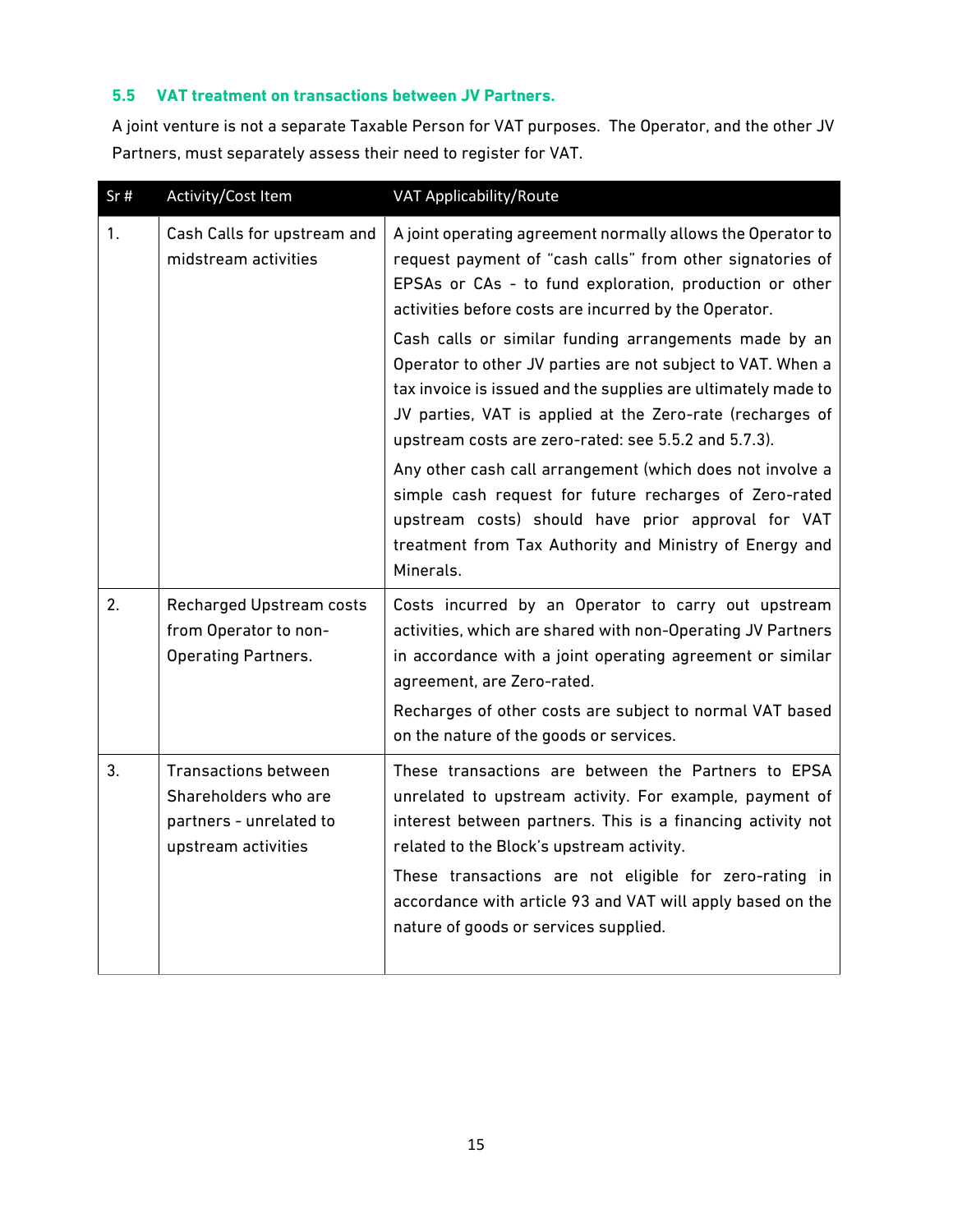| Sr# | Activity/Cost Item                                                                                                            | VAT Applicability/Route                                                                                                                                                                                                                                                                                                                                                                                                                                                                                                                                                                                                                                                                                                                               |
|-----|-------------------------------------------------------------------------------------------------------------------------------|-------------------------------------------------------------------------------------------------------------------------------------------------------------------------------------------------------------------------------------------------------------------------------------------------------------------------------------------------------------------------------------------------------------------------------------------------------------------------------------------------------------------------------------------------------------------------------------------------------------------------------------------------------------------------------------------------------------------------------------------------------|
| 1.  | <b>Services from Affiliate</b><br>located outside Oman and<br>without Permanent<br>Establishment/Tax<br>Registration in Oman. | Services related to legal, IT (Hosting Agreement etc.),<br>technical, engineering, supervisory, manpower allocations.<br>Reverse Charge VAT mechanism will apply.<br>For example, Singaporean entity of a MNC providing IT or<br>Engineering services to Omani entity of MNC. A notional VAT<br>entry offsetting Output and Input VAT will be made by Omani<br>entity for the same transaction at the same time, and<br>reported in VAT return.                                                                                                                                                                                                                                                                                                       |
| 2.  | <b>Services from Affiliate</b><br>located in Oman.                                                                            | Shared Services allocations representing costs legally<br>incurred by an affiliate and re-charged to an Operator<br>engaged in upstream and midstream activities, based on<br>agreed principles (time writing, head count), such as Supply<br>Chain, Legal, Finance are a supply for VAT purposes in<br>principle.<br>Re-charges of costs for services designated exclusively for<br>upstream activities may qualify for zero-rating (refer to<br>items 5.2 and 5.3). For example, allocation of pooled<br>upstream costs incurred in Oman for the blocks being<br>shared with other blocks within Oman.<br>Note that any charges between separate affiliated legal<br>entities who are both members of the same VAT group are<br>not subject to VAT. |
| 3.  | Materials/Products<br>procured from an affiliate.                                                                             | Materials/Products procured from an affiliate that are<br>provided through an "arms-length deal/transactions" e.g.<br>Tendered Contracts/PO/SO etc.<br>These are taxable supplies in principle, which may be zero-<br>rated if the supplying affiliate is a licensed Contractor, and<br>the materials/products designated for exclusive upstream<br>activities. Refer to item 5.3 on VAT treatment.<br>Note that any charges between separate legal entities who<br>are both members of the same VAT group are not subject to<br>VAT.                                                                                                                                                                                                                 |

## <span id="page-16-0"></span>**5.6 VAT treatment on transactions between Operator & Affiliated Entities.**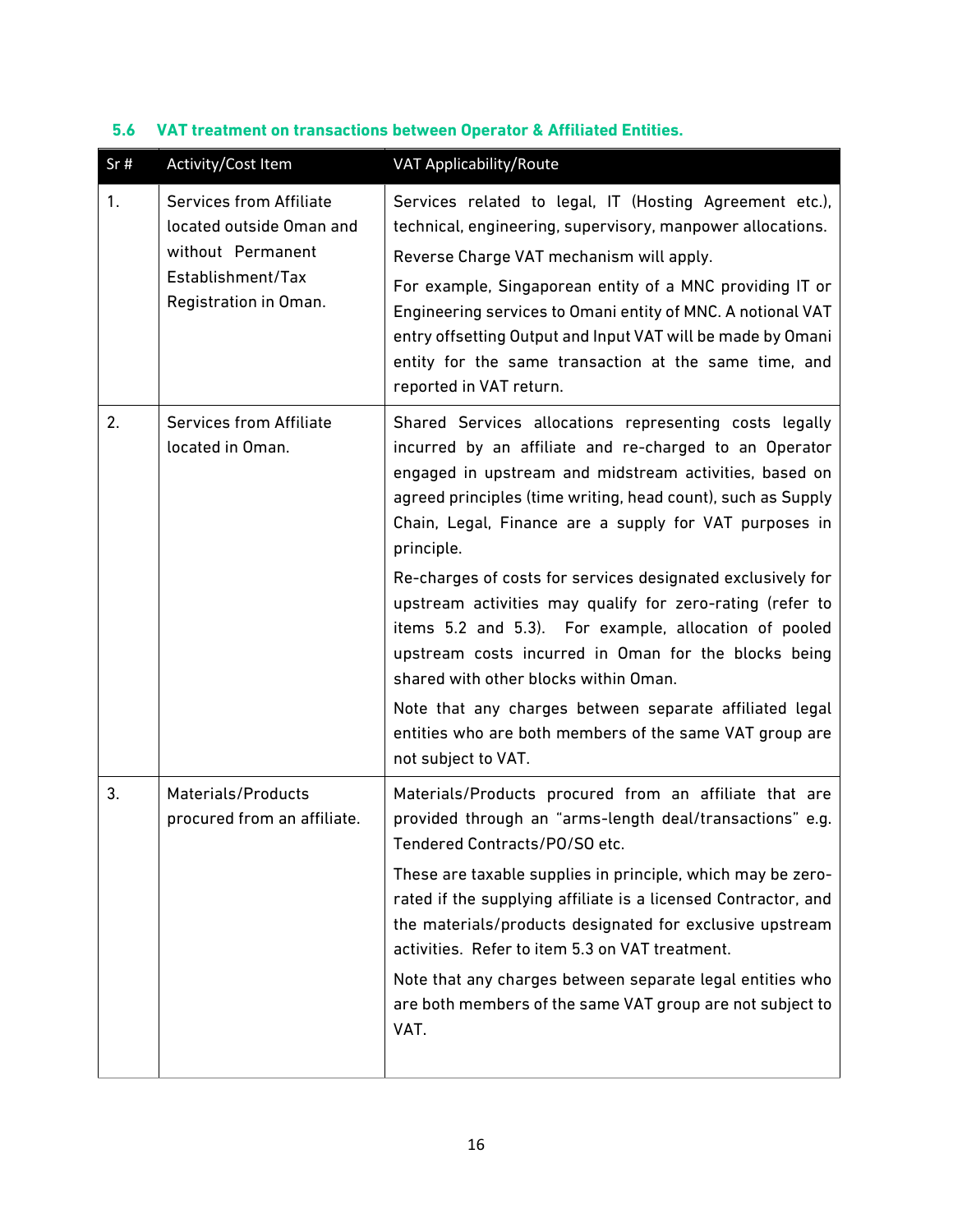| Sr# | Activity/Cost Item                                                                                  | VAT Applicability/Route                                                                                                                                                                                                                                                                                                                                                                             |
|-----|-----------------------------------------------------------------------------------------------------|-----------------------------------------------------------------------------------------------------------------------------------------------------------------------------------------------------------------------------------------------------------------------------------------------------------------------------------------------------------------------------------------------------|
| 1.  | MOL/Transportation of<br>Crude.                                                                     | Transportation of Crude Oil via Main Oil line (MOL) is Zero-<br>rated for VAT. PDO will not include VAT on its invoice and<br>consequently there will be no VAT payable by other<br>Operators.                                                                                                                                                                                                      |
| 2.  | <b>OBRD</b>                                                                                         | Oman Blend Revenue Distribution Agreement (OBRD), also<br>known as Quality Bank Adjustment (QBA), represents<br>receipts by Operators, for the purpose of compensating<br>other operators for the revenue lost due to reduction in the<br>quality of crude exported, after mixing with Mukhaizna<br>heavy crude.<br>OBRD is compensatory and is not subject to VAT.                                 |
| 3.  | Service Charges per Service<br>Level Agreements                                                     | Revenue earned by one Operator from another Operator at<br>agreed percentages per Service Level Agreements (SLA).<br>Provided that such revenue is consideration for supplies<br>made as part of upstream activities, VAT is applied at Zero<br>Rate.                                                                                                                                               |
| 4.  | Transfer of materials and or<br>inventory / services<br>between an operator to<br>another operator. | Transfer of inventory / provision of services from one<br>operator to another operator within Oman for upstream and<br>midstream activities.<br>Transferring Operator / Receiving Operator - VAT at Zero<br>Rate.                                                                                                                                                                                   |
| 5.  | Transfer of materials and or<br>inventory / services<br>between blocks of an<br>operator.           | Transfer of inventory / provision of services from one block<br>to another block within an operator, for upstream and<br>midstream activities.<br>If the blocks are operated by an Operator through separate<br>legal entities, the supply from Transferring Block to<br>Receiving Block - VAT at Zero Rate.<br>Transfers within one single legal entity of the Operator are<br>not subject to VAT. |
| 6.  | <b>Transactions between</b><br>Operators.                                                           | Allocation of costs by one operator to another operator<br>engaged in upstream and midstream activities, where<br>recipient and transferor have separate legal entities.<br>VAT at Zero rate will apply, following the description in<br>section 5.3.                                                                                                                                               |

# <span id="page-17-0"></span>**5.7 VAT treatment on transactions between Upstream Operators.**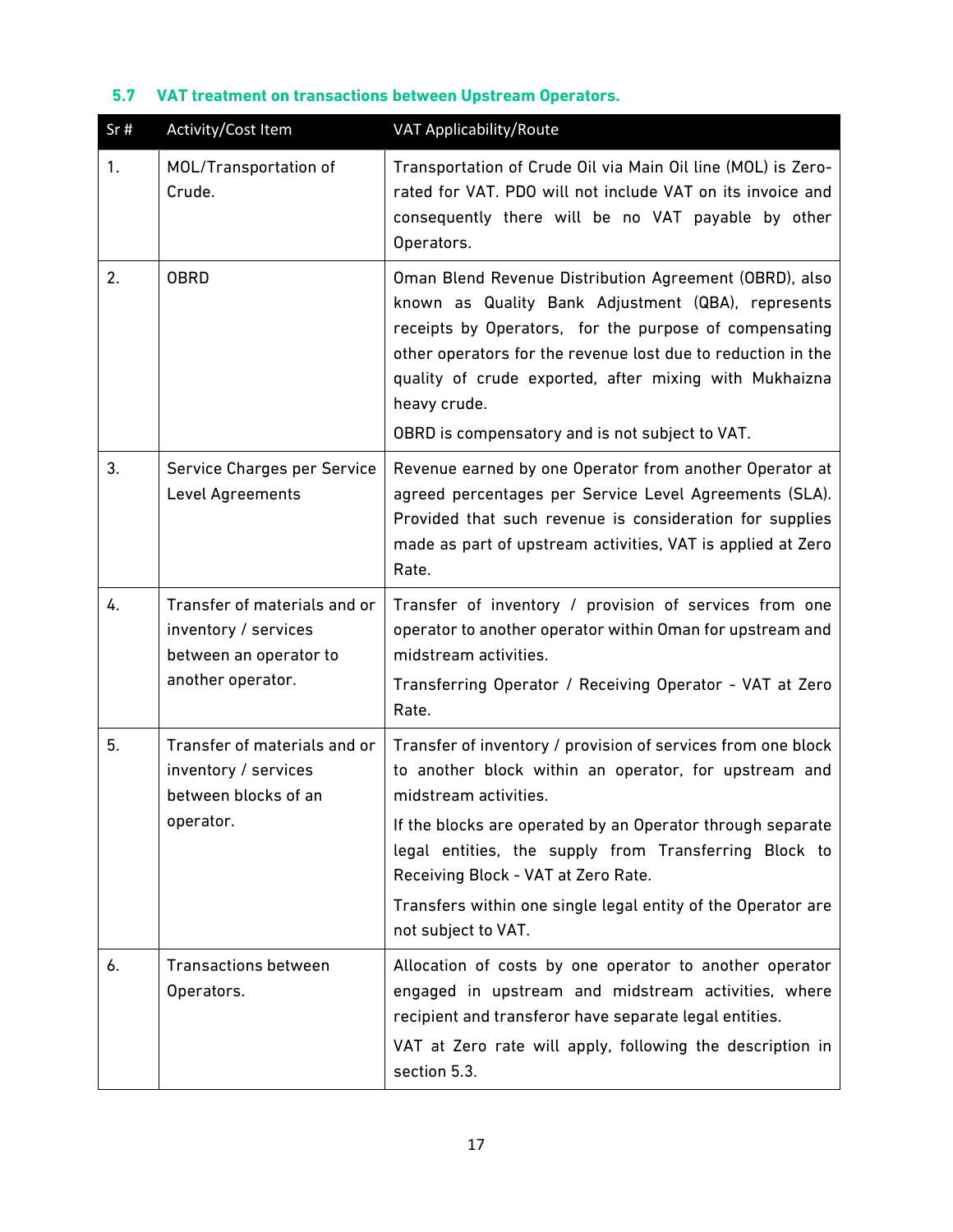| Sr# | Activity/Cost Item                                                                 | VAT Applicability/Route                                                                                                                                                                                                                                                                                                                                                                                                                                                                                                                                                                                                                                                         |
|-----|------------------------------------------------------------------------------------|---------------------------------------------------------------------------------------------------------------------------------------------------------------------------------------------------------------------------------------------------------------------------------------------------------------------------------------------------------------------------------------------------------------------------------------------------------------------------------------------------------------------------------------------------------------------------------------------------------------------------------------------------------------------------------|
| 7.  | Transfer of full EPSA for<br><b>Exploration or Production</b><br><b>Activities</b> | This relates to transfer of entire ownership of a block from<br>one party to another, including all assets and obligations. As<br>a general indication the transfer of the contractual rights of<br>exploration, together with the results of any initial<br>exploration activity, can be the transfer of an Economic<br>Activity. The following criteria are necessary (refer to<br>articles 13-17 of Executive Regulations for more detail):                                                                                                                                                                                                                                  |
|     |                                                                                    | The transfer must have approval of MEM<br>a)<br>There should be a consideration for transfer of<br>b)<br>assets to the new entity excluding VAT. [It is the<br>previous entity "transferor's" responsibility to claim<br>refund of any net refundable VAT balance from TA].<br>c) The fulfilment of consideration for the takeover of<br>block is an economic activity between upstream<br>operator to another upstream operator;<br>The transferor and transferee shall notify the TA<br>d)<br>within one month of the transfer, in accordance with the<br>requirements of article 14 of Executive Regulations.<br>All payments between parties and to the Government, if any, |
|     |                                                                                    | for supplies made in the transfer of an Economic Activity are<br>not subject to VAT.                                                                                                                                                                                                                                                                                                                                                                                                                                                                                                                                                                                            |
| 8.  | <b>Transfers of partial</b><br>interests/assignment                                | "farm-in" and "farm-out" transactions<br>All<br>or<br>and<br>assignments will need approval from MEM. The TA accepts<br>that the transfer or assignment of a partial license interest<br>can constitute a partial Economic Activity which is not<br>subject to VAT. Refer to 7 above. Any money due to the<br>Government arising out of "farm in" or "farm out"<br>transactions is not subject to VAT.                                                                                                                                                                                                                                                                          |
| 9.  | Miscellaneous Revenue not<br>related to upstream.                                  | Any other revenue not related to upstream or the supply of<br>crude oil natural gas (per 5.4.4 above) is not eligible for<br>zero-rating under article 93.                                                                                                                                                                                                                                                                                                                                                                                                                                                                                                                      |
| 10. | Electricity and other utilities<br>and services                                    | Supply of electricity from an<br>Upstream<br>company<br>(Operator/Contractor) to another Upstream company for<br>usage in Upstream or midstream activities will be at "Zero<br>Rate".                                                                                                                                                                                                                                                                                                                                                                                                                                                                                           |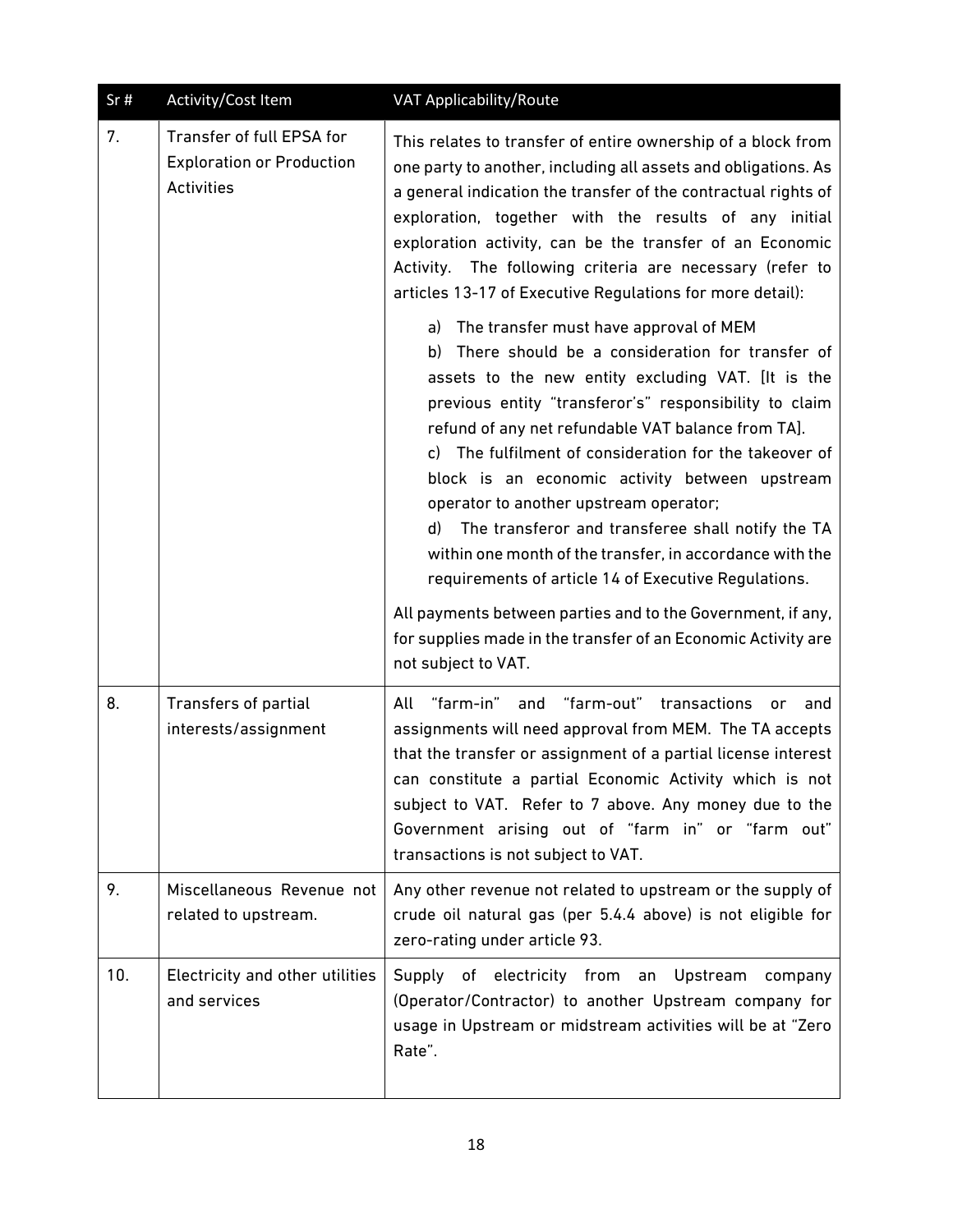## <span id="page-19-0"></span>**5.8 VAT treatment on transactions between Operators and Contractors/Suppliers.**

Where Operators are charged VAT by Contractors/suppliers including sub-contractors relating to their upstream activities or other taxable activities, they shall be eligible to deduct VAT charged as Input Tax in the VAT return provided conditions for deduction are met.

If deductible Input Tax exceeds any Output Tax due on Standard Rated supplies made by the Operator, a net refundable VAT amount arises on the VAT return. The Operator may request refund of this from the TA. See section 8.5 of this guide.

| Sr# | Activity/Cost Item                                           | VAT Applicability/Route                                                                                                                                                                                                                                                                |
|-----|--------------------------------------------------------------|----------------------------------------------------------------------------------------------------------------------------------------------------------------------------------------------------------------------------------------------------------------------------------------|
| 1.  | Fuel/Diesel/Gas                                              | Direct purchase by operator of refined hydrocarbons (diesel,<br>other liquid fuel or Gas) for upstream activity.<br>Operator will pay VAT at Standard Rate as applicable and<br>deduct as Input Tax if eligible.                                                                       |
| 2.  | Electricity                                                  | Direct purchase of Power for upstream activity from<br>Electricity Network supplier [Not from an upstream operator<br>- if so refer to item 5.7.10 above].<br>VAT at standard rate will apply. The receiving Upstream<br>Operator will pay VAT and deduct as Input Tax.                |
| 3.  | <b>Insurance Cost</b>                                        | Charges related to insurance cover<br>All<br>including<br>brokerage/agencies for drilling, and operations, well<br>integrity, facilities, construction all risks, and workman<br>compensation etc.<br>Operator will pay VAT at Standard Rate as applicable and<br>deduct as Input Tax. |
| 4.  | Insurance cover for Staff                                    | All Charges related to medical insurance including<br>brokerage/agencies for the Oil and Gas Sector upstream<br>and midstream.<br>Operator will pay VAT at Standard Rate as applicable and<br>deduct as Input Tax.                                                                     |
| 5.  | Demurrage                                                    | Demurrage is a penalty applied/levied by a shipping line or<br>port operator or transporter for delays beyond the allotted<br>time. This is compensatory in nature and not subject to VAT.                                                                                             |
| 6.  | Use of intellectual property,<br>copy right, trade mark etc. | For Patent, Trade mark Property rights etc.<br>$\bullet$<br>procured from entities that are non-resident in<br>Oman, Reverse Charge VAT mechanism will apply<br>as discussed in section 8.6.                                                                                           |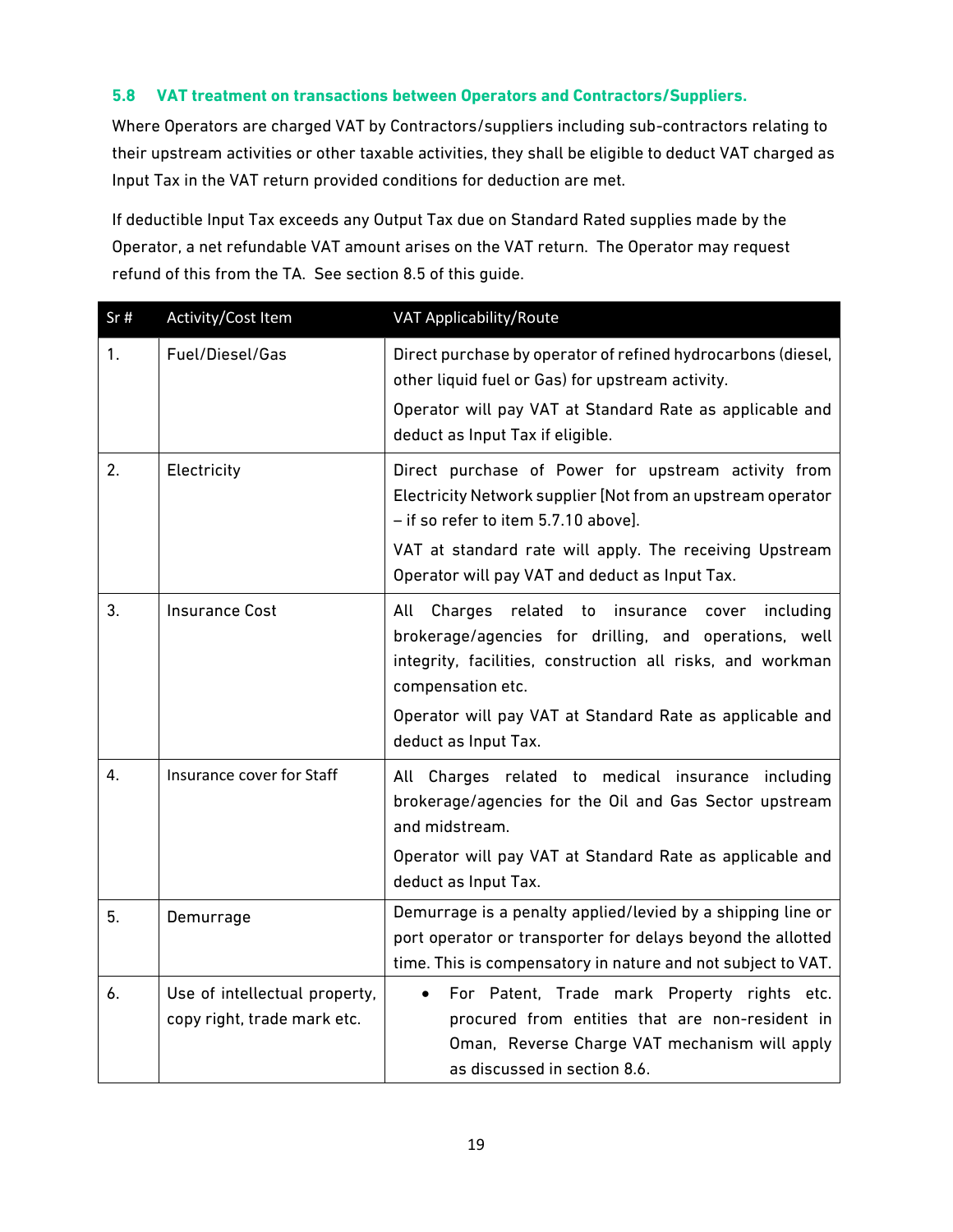| Sr# | Activity/Cost Item                                                                         | VAT Applicability/Route                                                                                                                                                                                                                                                                                                                                                                                                                                                                                                                                                                                                                                                                                                                                                                            |
|-----|--------------------------------------------------------------------------------------------|----------------------------------------------------------------------------------------------------------------------------------------------------------------------------------------------------------------------------------------------------------------------------------------------------------------------------------------------------------------------------------------------------------------------------------------------------------------------------------------------------------------------------------------------------------------------------------------------------------------------------------------------------------------------------------------------------------------------------------------------------------------------------------------------------|
|     |                                                                                            | For Patent, Trade mark Property rights<br>etc.<br>procured from taxable entities with establishment in<br>Oman, VAT at Standard Rate as applicable. Operator<br>will pay VAT as applicable and deduct as Input Tax.                                                                                                                                                                                                                                                                                                                                                                                                                                                                                                                                                                                |
| 7.  | <b>Communications and</b><br>network services.                                             | Services provided by Telecom Companies for the Upstream<br>and Midstream activities are subject to VAT at standard rate<br>Operator will pay VAT as applicable and deduct as Input Tax.                                                                                                                                                                                                                                                                                                                                                                                                                                                                                                                                                                                                            |
| 8.  | Accommodation, Camps and<br>Catering, health and<br>recreation.                            | Services related to provision of accommodation at<br>camps, catering services at field locations for staff<br>by Contractors/Suppliers, are subject to VAT at<br>standard Rate. Operator will pay VAT as applicable<br>and deduct as Input Tax. VAT applying to charges for<br>catering are not eligible for Input Tax deduction,<br>unless this catering is provided at a remote oil<br>production location or similar remote premises. See<br>point 11.<br>Charges from suppliers, to Operators for services<br>related to accommodation, security, maintenance,<br>recreation, medical/health facilities etc. for Staff<br>and/or<br>their<br>families.<br>units.<br>housing<br>at<br>Contractors/Suppliers will charge VAT at standard<br>Rate, Operator will pay VAT and deduct as Input Tax. |
| 9.  | <b>Transportation of rotating</b><br>workforce to/from the field,<br>and within the field. | This relates to all activities involved in the physical<br>movement of the workforce to operate and run the<br>field, as well as movement within the field. The<br>medium of transport includes, usage of plane,<br>vessels, helicopters, buses and trucks. VAT on<br>charter transport applies at Standard Rate as<br>applicable. Operator will pay VAT as applicable and<br>deduct as Input Tax.<br>The Zero-rate applies to all passenger international<br>transportation from or to Oman, including as<br>involved in the physical movement of the workforce.                                                                                                                                                                                                                                  |
| 10. | <b>CSR/Community spend</b>                                                                 | Charitable activities such as construction of schools,<br>hospitals, mosques, provision of water and medical services<br>etc. approved by appropriate authority, such as Government<br>or JMC.                                                                                                                                                                                                                                                                                                                                                                                                                                                                                                                                                                                                     |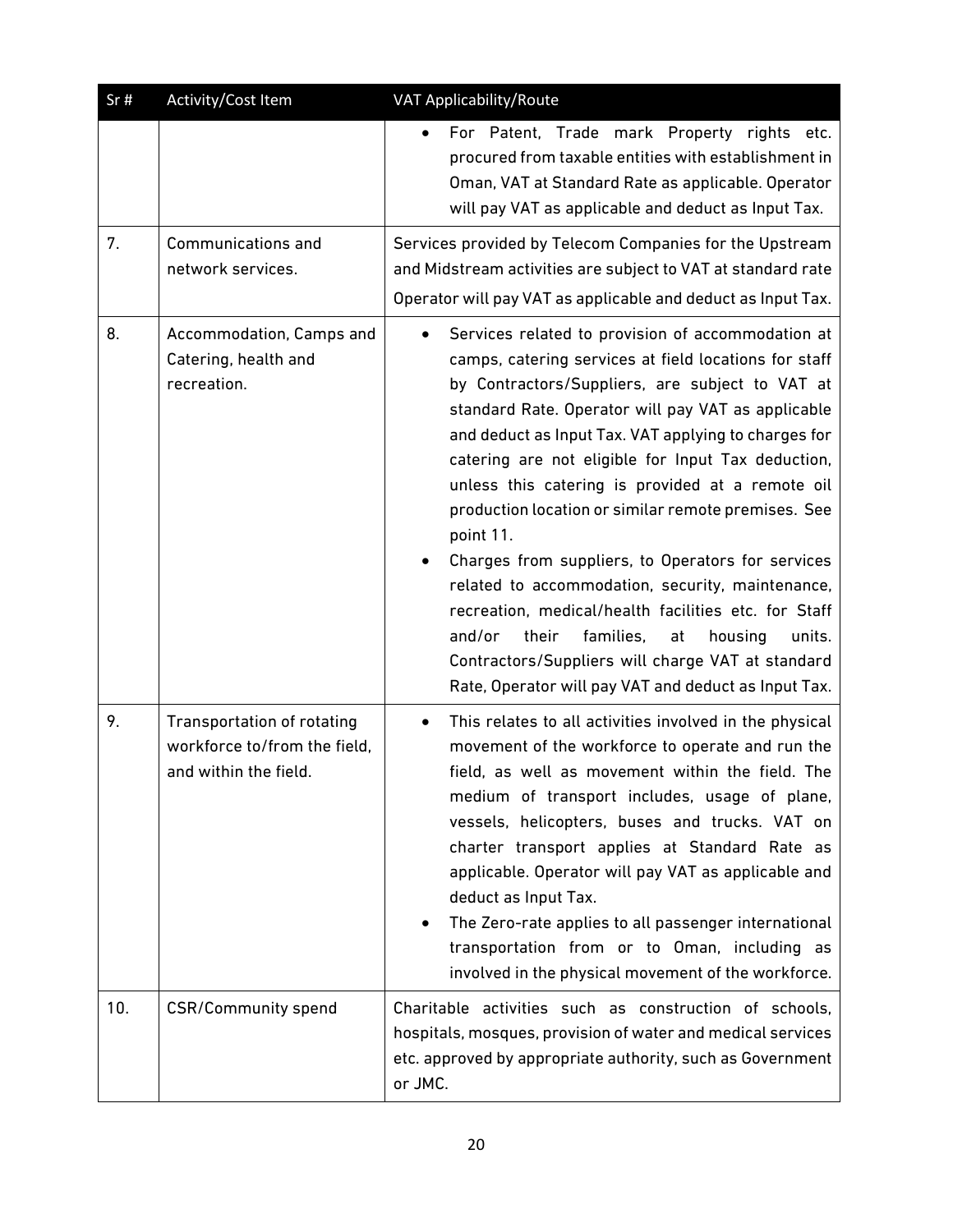| Sr# | Activity/Cost Item                   | VAT Applicability/Route                                                                                                                                                                                                                                                                                                                         |
|-----|--------------------------------------|-------------------------------------------------------------------------------------------------------------------------------------------------------------------------------------------------------------------------------------------------------------------------------------------------------------------------------------------------|
|     |                                      | Contractors/Suppliers will charge VAT at standard Rate.<br>Input Tax deduction for this expenditure will depend on<br>whether the Operator is the recipient of the goods/services<br>and if these are related to the Operator's Taxable activity.                                                                                               |
| 11. | Catering, entertainment and<br>gifts | Input tax deduction is not permitted for food and beverage<br>catering services or any entertainment services, unless<br>catering is provided to employees for sustenance at a<br>remote oil production location or similar remote premises,<br>where no reasonable alternative exists.                                                         |
|     |                                      | If VAT is incurred from a local supplier on the purchase of<br>items to be provided as gifts, this VAT is not deductible. If<br>Input Tax has been deducted on the purchase on an item<br>which is gifted, a corresponding adjustment to Output Tax<br>(for the value of the gift as a "deemed supply") would be<br>required on the VAT return. |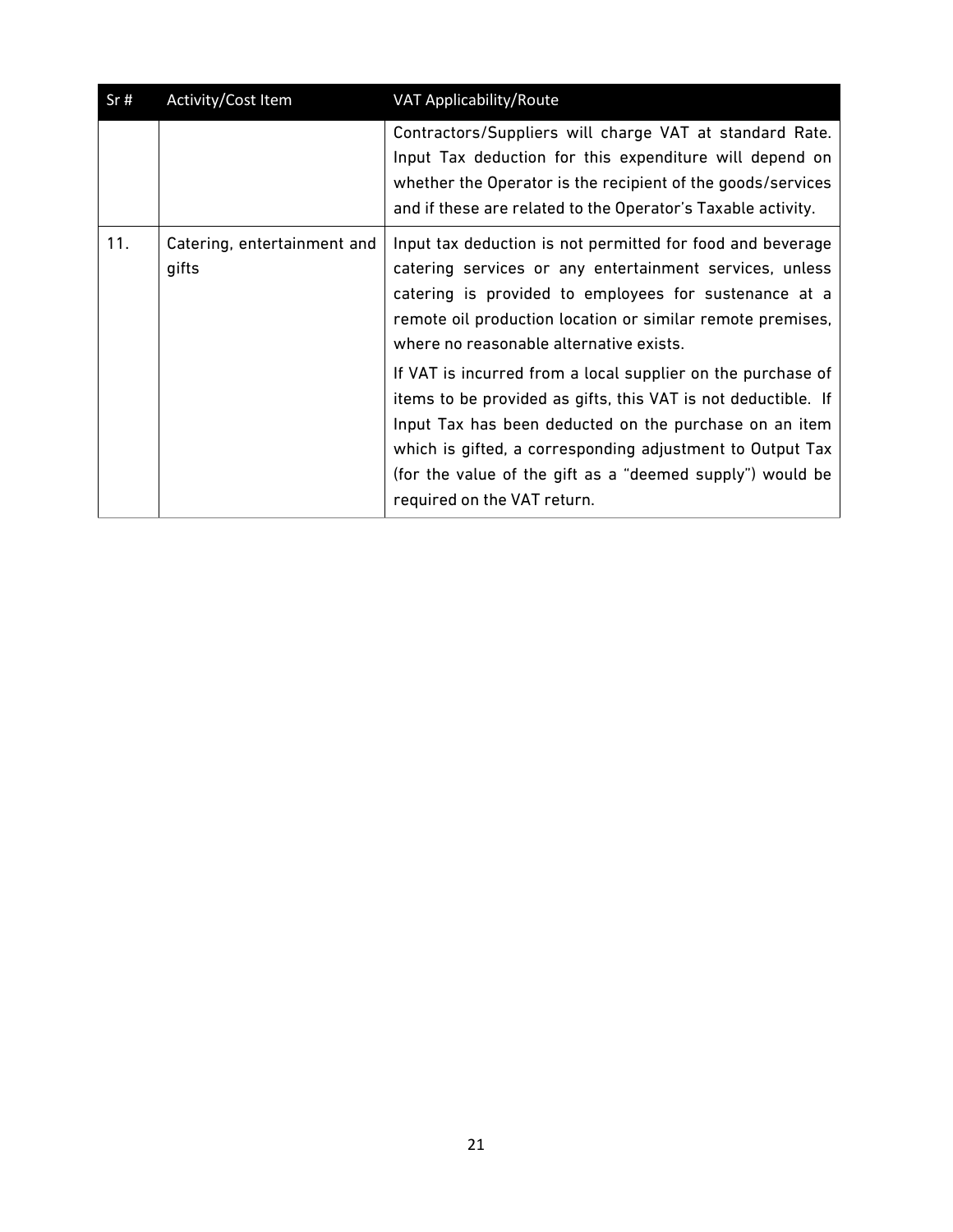# <span id="page-22-0"></span>**6 VAT Treatment of Midstream Activities**

Midstream activities connect the upstream production of oil and gas with the downstream activities of refining and marketing for consumption.

In the Sultanate of Oman:

- OQ Gas Network (OQGN) represents a midstream operator, responsible for transportation of gas to consumers.
- PDO's oil transportation activities such as MOL are also midstream.

Like with Upstream Activities, guidelines on zero-rating applicable to the Midstream Sector are published from time to time by the Tax Authority, in conjunction with the Ministry of Energy and Minerals, should be followed. Only those taxable persons or parties specifically agreed by the Tax Authority and Ministry of Energy and Minerals can apply the zero-rating offered to the Upstream and Midstream Sectors. All other supplies should be subject to normal VAT rules.

## <span id="page-22-1"></span>**6.1 VAT considerations for midstream**

- Transportation of Crude Oil Via Main Oil line to refineries and Storage of crude at Facilities at PDO Mina Al Fahal Tank Farm, or any other approved facility, are midstream activities.
- Transportation of Crude Oil via Main Oil line (MOL) is "Zero rated" for VAT, PDO will not include 0% VAT on its invoice and consequently there will be no VAT payable by other Operators.
- Transportation of Gas through OQGN is a midstream activity. Payment of gas transportation tariff by Government to OQ GN using RAB mechanism will be Zero rated.

## <span id="page-22-2"></span>**6.2 Midstream activities and VAT flows**

The local supply of Goods or services from Contractors to a midstream Operator (OQGN or PDO), which are destined for exclusive use in an midstream activity qualify for zero-rating, provided these goods/services do not fall within the excepted categories in paragraphs (5), (6) and (7) of Article 93.

The Midstream Operator must provide confirmation to the Contractor that the goods/services are for an exclusive upstream/midstream use. This can be through an electronic or physical Purchase Order, Goods/Services Received Document, or similar document which states the words "Received for direct and exclusive use in zero-rated upstream or midstream activities as prescribed by Article 93 VAT Executive Regulations".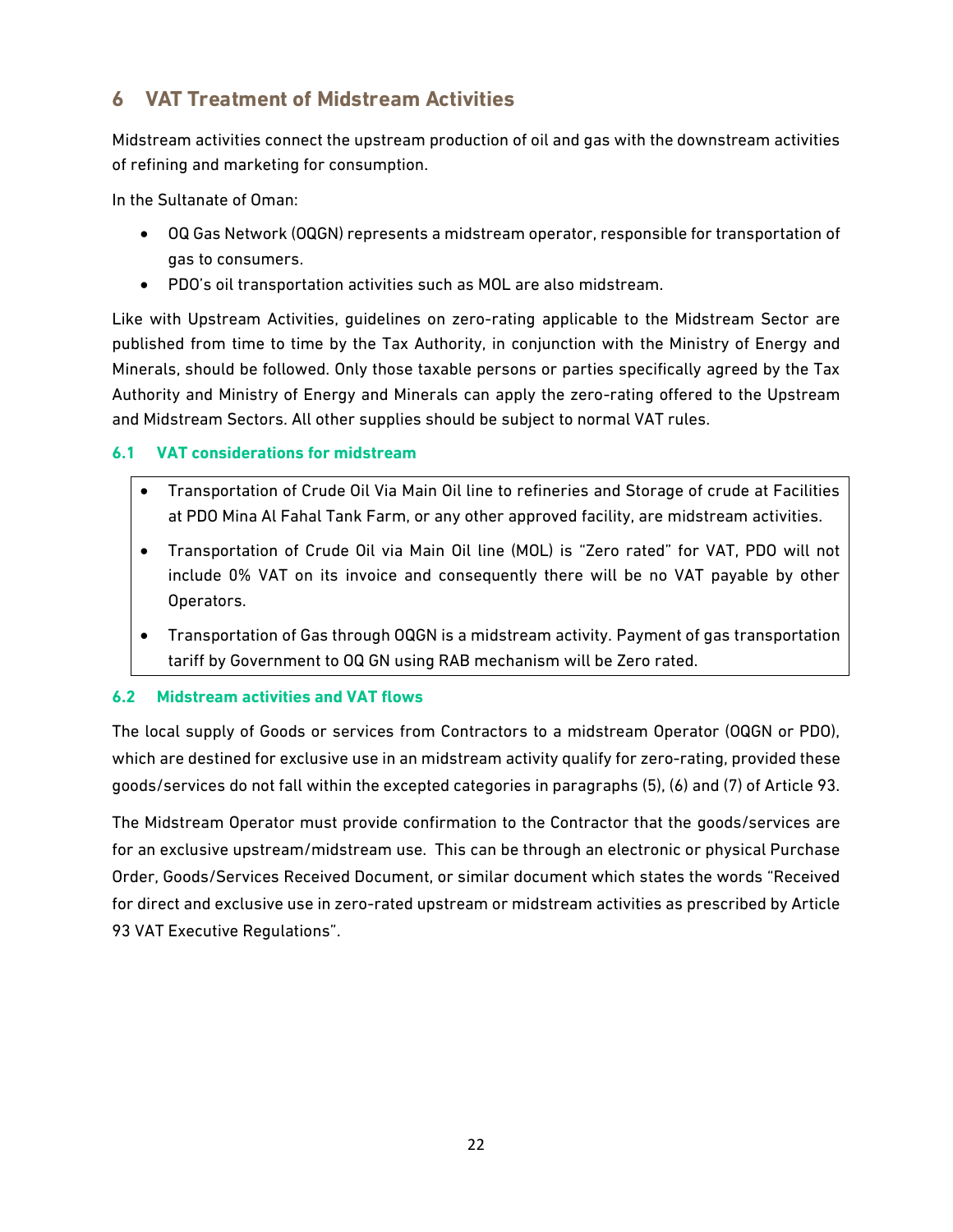| SI <sub>No</sub> | Activity                                                                                                                                                                                                   | Description                                                                                                                                                                                                                                                                                                                                                                                                                                                                                                               |
|------------------|------------------------------------------------------------------------------------------------------------------------------------------------------------------------------------------------------------|---------------------------------------------------------------------------------------------------------------------------------------------------------------------------------------------------------------------------------------------------------------------------------------------------------------------------------------------------------------------------------------------------------------------------------------------------------------------------------------------------------------------------|
| 1.               | Capital works for OQ GN.<br>Major projects/ Growth<br>Projects which are mainly<br>for construction of Gas<br>transport network assets,<br>including major<br>maintenance and<br>refurbishment activities. | Contracts for construction and maintenance of the following<br>assets in the gas transport network.<br><b>Gas Transportation Pipelines</b><br><b>Block Valve Stations</b><br>$\bullet$<br><b>Compressor Stations</b><br>٠<br><b>Gas Supply Stations</b><br>٠<br><b>Metering Stations</b><br>$\bullet$<br><b>Buildings</b><br>$\bullet$<br><b>Control Systems</b><br>٠<br>Tools & Equipment<br>Zero-rate can apply in accordance with the conditions<br>above.                                                             |
| 2.               | <b>Financing costs</b>                                                                                                                                                                                     | VAT may be incurred at Standard Rate on some financing<br>costs charged by banks and financial institutions (e.g.<br>explicit fees).                                                                                                                                                                                                                                                                                                                                                                                      |
| 3.               | <b>Operation and Maintenance</b><br>(O&M) of the Gas<br><b>Transportation Network</b><br>assets.                                                                                                           | Activities for operating and maintenance of gas transport<br>network including the following:<br><b>Gas Supply Station (GSS) Maintenance</b><br>$\bullet$<br><b>Compressor Station (CS) Maintenance</b><br>٠<br>Pipeline Maintenance (PL)<br>٠<br>General Maintenance (Includes<br>contracts<br>for<br>maintenance of various equipment)<br>Catering and accommodation for camp sites<br>Leasing of vehicles for O&M staff<br>Network assets insurance<br>Zero-rate can apply in accordance with the conditions<br>above. |
| 4.               | <b>Revenues to OQ GN</b>                                                                                                                                                                                   | (a) Gas transport tariff (RAB) received from MEM. VAT<br>at zero rate.<br>(b) Connection fee paid by upstream producers of<br>natural gas to OQ GN network will be Zero rated.<br>(c) Connection fee for gas consumers from OQ GN will<br>be at standard rate.<br>(d) Miscellaneous revenues for supplies of goods or<br>services made by OQGN such as consultancy                                                                                                                                                        |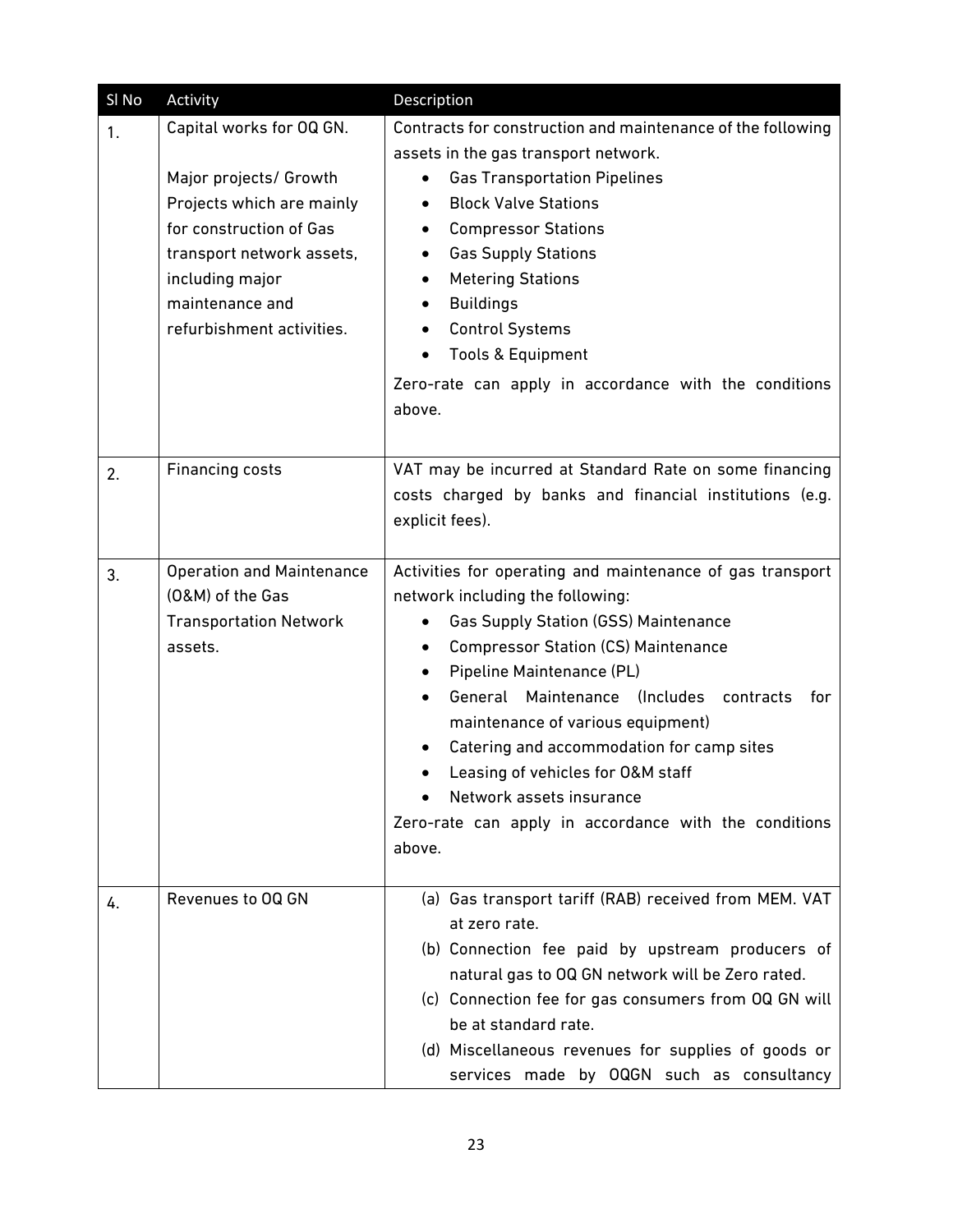#### Description

services, disposal of inventory and assets, lease revenue etc., will be at standard rates.

# <span id="page-24-0"></span>**7 VAT considerations for downstream activities**

## <span id="page-24-1"></span>**7.1 Supplies for domestic consumption**

The downstream supply of oil or gas after refinery and/or for consumption within Oman is not eligible for zero rating per article 93. Supplies of oil and gas are goods, and the standard date of supply is either:

- the date on which the goods were placed at the customer's disposal; or
- the date on which transportation or dispatch of goods began in connection with supplies of goods with transportation or dispatch.

If a tax invoice is issued, or payment received, at a date earlier than the date of supply, the due date for VAT obligations arises on that earlier date.

Gas supplied through a network on a continuous basis with regular issue of invoices (e.g. under a consumer gas supply contract) has a date of supply on the date of payment specified in the invoice, or the actual date of payment if earlier.

## <span id="page-24-2"></span>**7.2 Exports from Oman**

The supply of crude or refined oil and gas products with export from Oman is a zero-rated supply, provided that:

- a) the goods are actually exported to a place outside the territories of the Implementing GCC States within 90 days from the date of supply (the transport can be performed by the supplier or another person); and
- b) The Goods are not consumed, used, or changed in any way before the actual date of export, except for operations necessary to prepare those Goods for export.

The Supplier of goods for Export must keep documents issued by the Directorate General for Customs, and commercial documents to evidence the export. Further detail on Exports will be provided in a separate taxpayer guide.

## <span id="page-24-3"></span>**7.3 Consignment or reserve stocks**

In some cases, a supplier may agree to place a stock of oil product at a known customer's premises and at the disposal of that customer, allowing the customer to withdraw the oil from the stock at the moment he needs it. The consignment goods are available to the customer for withdrawal and use at any time, but the ownership of the goods is only transferred at the moment the goods are withdrawn from the stock.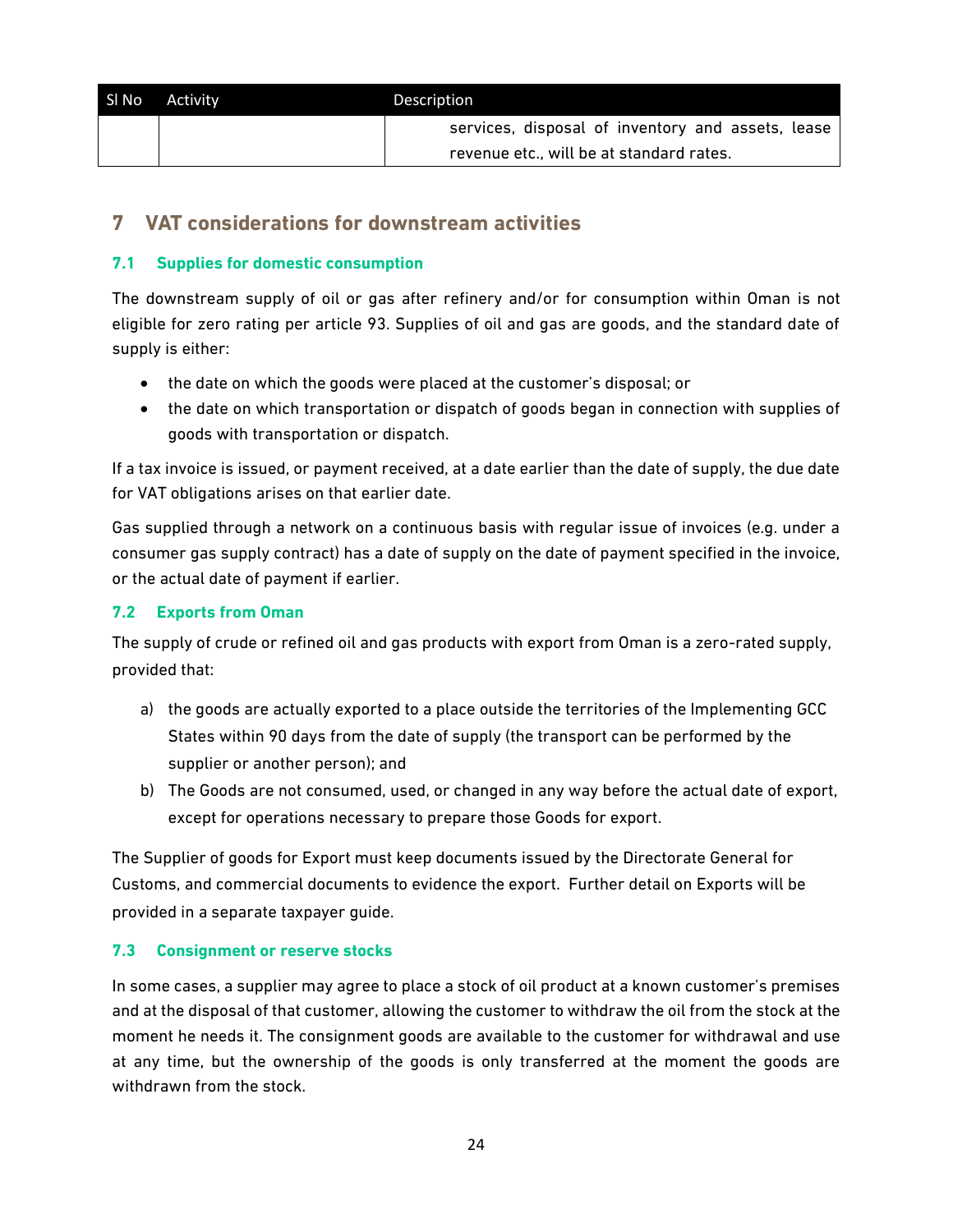In these cases, a supply of goods is made on the date on which the goods are placed at the customer's disposal, even if ownership transfers at a later date. The supplier must issue a tax invoice based on the date of supply.

## <span id="page-25-0"></span>**7.4 Aviation and marine fuels**

The supply of any fuel, lubricants or other goods which are to be used or consumed by a "qualifying means of transport" on an international voyage departing Oman are zero-rated.

Zero-rating only applies to the supply of fuel or consumable goods which takes place at an international port, airport or comparable facility. The fuel supplier must retain evidence that both:

- the fuel or goods is physically placed onto the qualifying means of transport; and
- the qualifying means of transport is departing for a destination outside Oman.

Fuel supplied to a qualifying means of transport not departing Oman, or to any other aircraft, sea craft or means of transport must be Standard Rated. Further detail on supplies to the transportation sector will be provided in a separate taxpayer guide.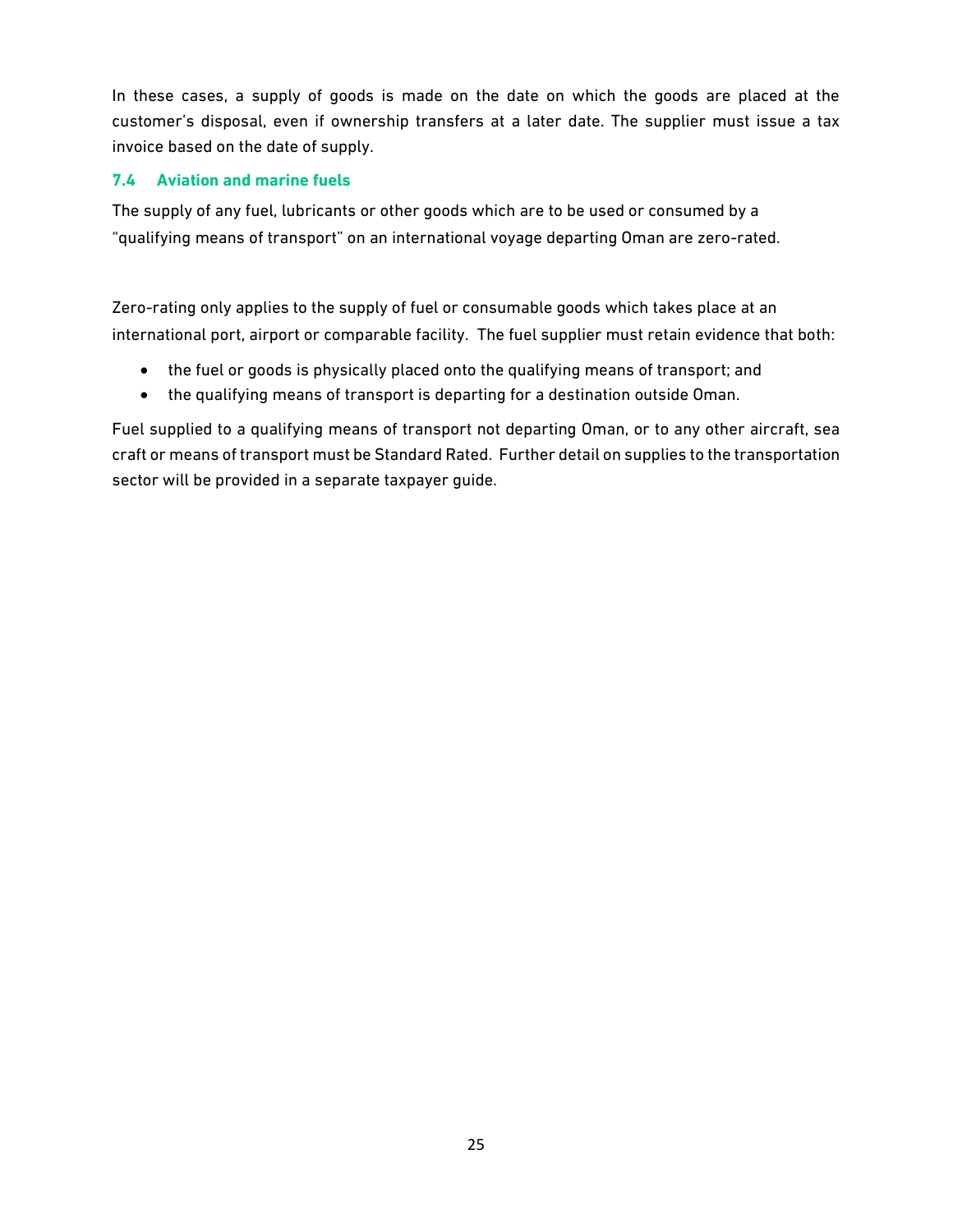# <span id="page-26-0"></span>**8 General Provisions**

As a Taxable Person, you have an obligation to assess your own VAT liability, and to comply with your VAT obligations. This includes registering for VAT when required, charging VAT to customers as appropriate, issuing tax invoices, correctly calculating the amount of net tax you have to pay, paying tax on time, keeping all necessary records, and cooperating with officers of the TA upon request.

Should you require further information on the scope of your obligations, you should contact the TA.

## <span id="page-26-1"></span>**8.1 Place of Supply**

Place of Supply is a location where the supply of Goods or services takes place for VAT purposes. All supplies of goods made within Sultanate of Oman for consumption within Sultanate of Oman the standard VAT rate will apply. Therefore, downstream supplies, (e.g. M91 or M95 for consumption) in Sultanate of Oman apply VAT at standard rates.

Services will typically have a place of supply in Oman if:

- The supplier is resident in Oman;
- The supplier is a non-resident, but the services are received by a Taxable Customer in Oman. In these cases the VAT is reported by the Customer using the Reverse Charge Mechanism.

Certain types of services, such as accommodation and other travel and expenditure items provided and consumed outside Oman, do not have a place of supply in Oman. Further detail will be provided in a separate taxpayer guide.

## <span id="page-26-2"></span>**8.2 Imports of Goods and Equipment to Oman**

VAT applies on the import of goods (including any products, equipment and any other tangible items) into the Sultanate of Oman. VAT becomes due at the point of release to free circulation either:

- at importation, once the goods have been cleared by the Oman Directorate General of Customs; or
- on release from customs suspended premises or Special Zone. Further details on Special Zones are provided in a separate taxpayer guide.

Any VAT due on imported goods is collected by the Directorate General of Customs along with Customs duties, other taxes and fees that may be applicable on the imported goods. Customs declaration and collection shall be made via the Bayan Portal. The portal will also calculate VAT payable on the imported goods, plus normally enable the payment and collection of VAT.

If the goods are standard-rated under Oman VAT Law, the tax charged will be calculated at 5% of the taxable value of the imported goods in question. This includes goods for use in upstream or midstream activities. Tax is paid to the Directorate General of Customs, and Input Tax deduction is made by the importer through the VAT return.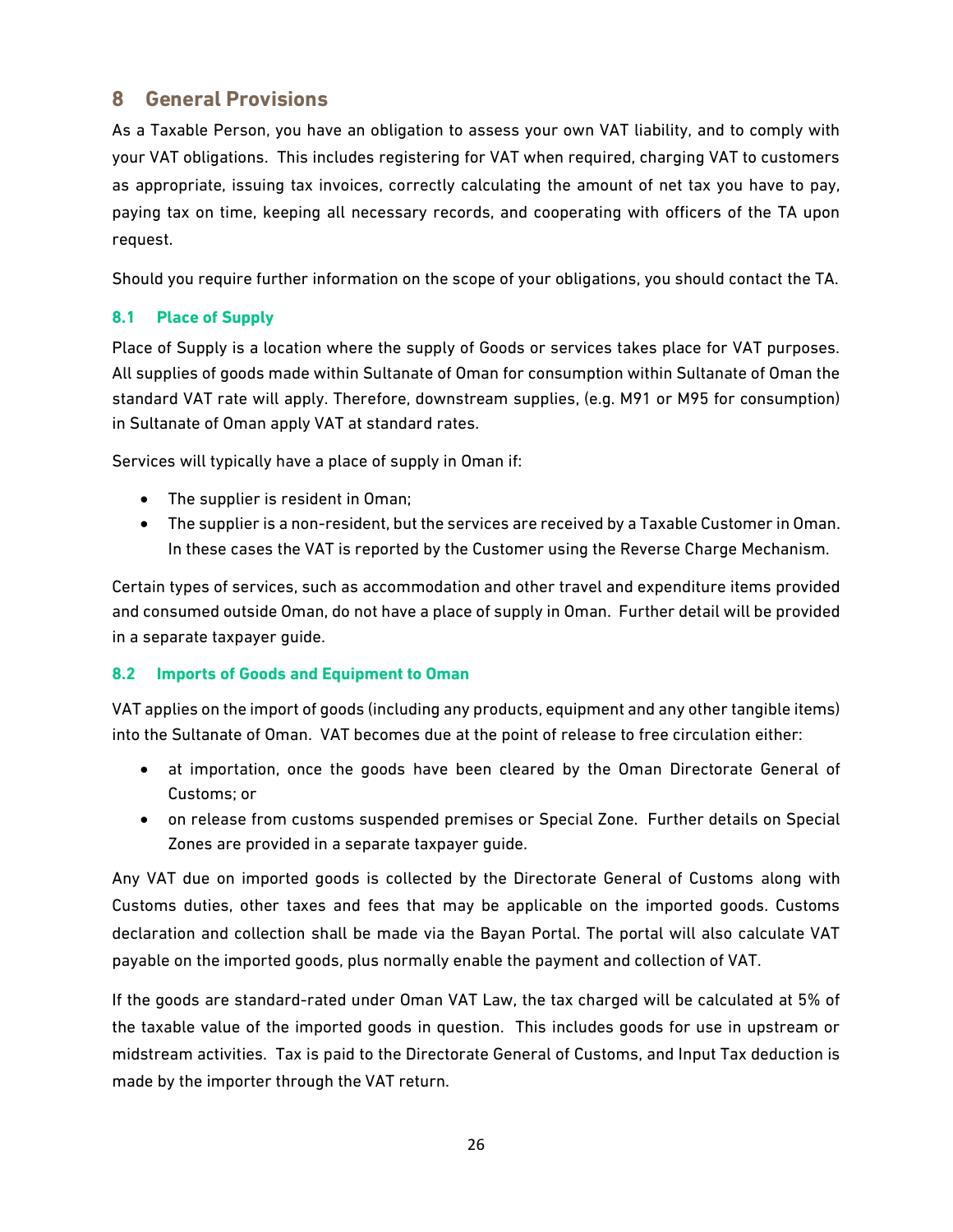An importer registered in VAT may apply online to the TA to defer VAT payment in relation to imports to the time of submission of the VAT return. This allows the Output Tax due on import to be offset against the deductible Input Tax – meaning no net payment is required for imports by a fully taxable business.

The TA will review the application and decide on deferment within 30 days of receipt of complete request information and documents. If the taxable person does not receive a reply, the request will have been considered rejected and VAT shall be collected at the time of import by Oman Customs.

Certain conditions must be met to obtain and keep the right of deferment. A financial guarantee, or other guarantee as requested by the TA, shall be required. Operators and registered Contractors may consult with the TA on an acceptable guarantee for their activities. The remaining criteria must also be fulfilled:

- the taxable person shall be registered for VAT with TA, and must be compliant with the VAT Law and Regulations
- The taxable person will have to not have been previously convicted of crime stipulated in the Law.
- The imported goods are for the purpose of the taxable person's activity
- The application is submitted one month before entry of goods.

The TA will notify the taxable person and the Directorate General of Customs of the approval of deferment.

## <span id="page-27-0"></span>**8.3 Invoicing**

A taxable supplier must issue a tax invoice for each supply made in the course of its activities. This includes standard-rated and zero-rated supplies. A supplier which transfers a partial or full license interest as an Economic Activity (which is not subject to VAT) must also issue a comparable tax invoice.

The tax invoice must clearly show the following information:

- 1- The term "Tax Invoice".
- 2- The date of issuance of the Tax Invoice, the date of supply, and the date of payment (if earlier).
- 3- The sequential number of the Tax Invoice.
- 4- The supplier's full name, address and Tax Identification Number.
- 5- The customer's full name, address and Tax identification number, if any, or its equivalent in his country of residence if he has no place of residence in the Sultanate.
- 6- Description of the supplied goods and services.
- 7- The quantity of goods.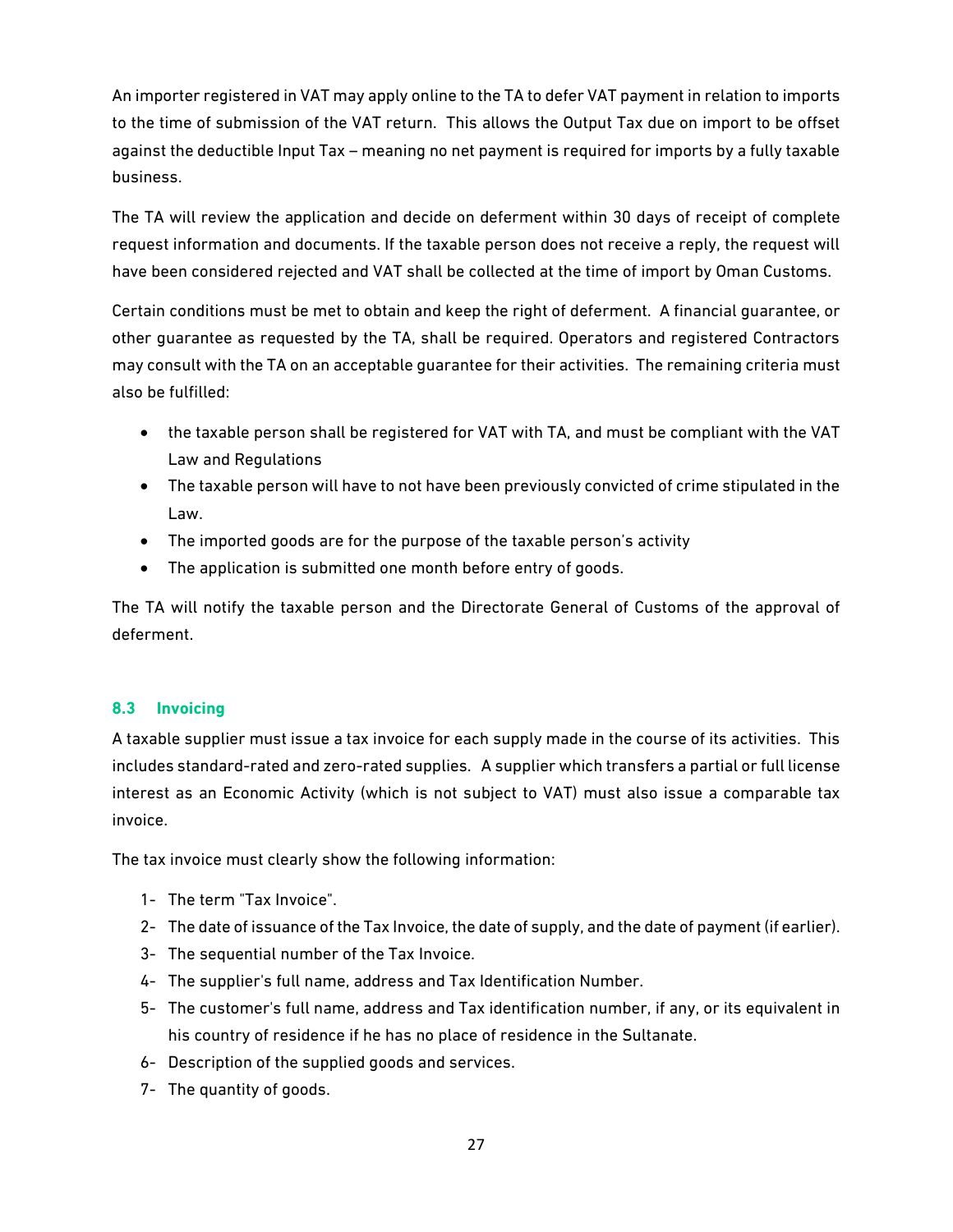- 8- Payment date of advance payment, if any,
- 9- Total consideration excluding Tax.
- 10- The applied Tax rate.
- 11- Any price discounts, or reductions granted to the customer, or any subsidies granted by the State that were not included in the value of the consideration excluding Tax.
- 12- Taxable value.
- 13- Value of the Tax due.

A Taxable Person may issue a simplified tax invoice in the event that the value of the supply is less than OMR500. Further, the Taxable Person may issue a Summary Tax Invoice that includes all supplies of goods and services provided to the same customer within a month.

## <span id="page-28-0"></span>**8.4 Reporting VAT Returns**

Taxable Persons must file a VAT return with the Tax Authority within 30 days from the end of each tax period. The VAT return is considered the taxable person's self-assessment of tax due or refundable for that period.

If a taxable person becomes aware of an error or an incorrect amount in a filed VAT return, or of any other non-compliance with their VAT obligations, they must notify the Tax Authority immediately and take the appropriate action to correct the error.

A Taxable Person can file a revised Tax Return online to correct an error or omission in the Tax Return previously submitted. The revised Tax Return must be filed within (30) thirty days following the discovery of error or omission.

## <span id="page-28-1"></span>**8.5 VAT Payments/Refunds**

The payment of net tax due from the VAT return must be made on the same due date as for filing (no later than the 30 days following the end of the tax period).

If the VAT return results in VAT due to the taxpayer of more than OMR 100, the taxpayer may request refund from the Tax Authority. If a refund is requested, the taxpayer must attach to the VAT return:

- a supporting checklist evidencing a self-review of the VAT return;
- transactional listings reconciling to the figures filed for each field in the VAT return; and
- copies of the highest value Output Tax and Input Tax invoices as specified by the TA.

A copy of the supporting checklist, templates for transactional listings and additional details are listed on the taxpayer portal of the TA website.

Following receipt of a completed request the Tax Authority will, generally, subject to standard and other audit checks, make payment of the refund request within 45 days. The TA will carry out a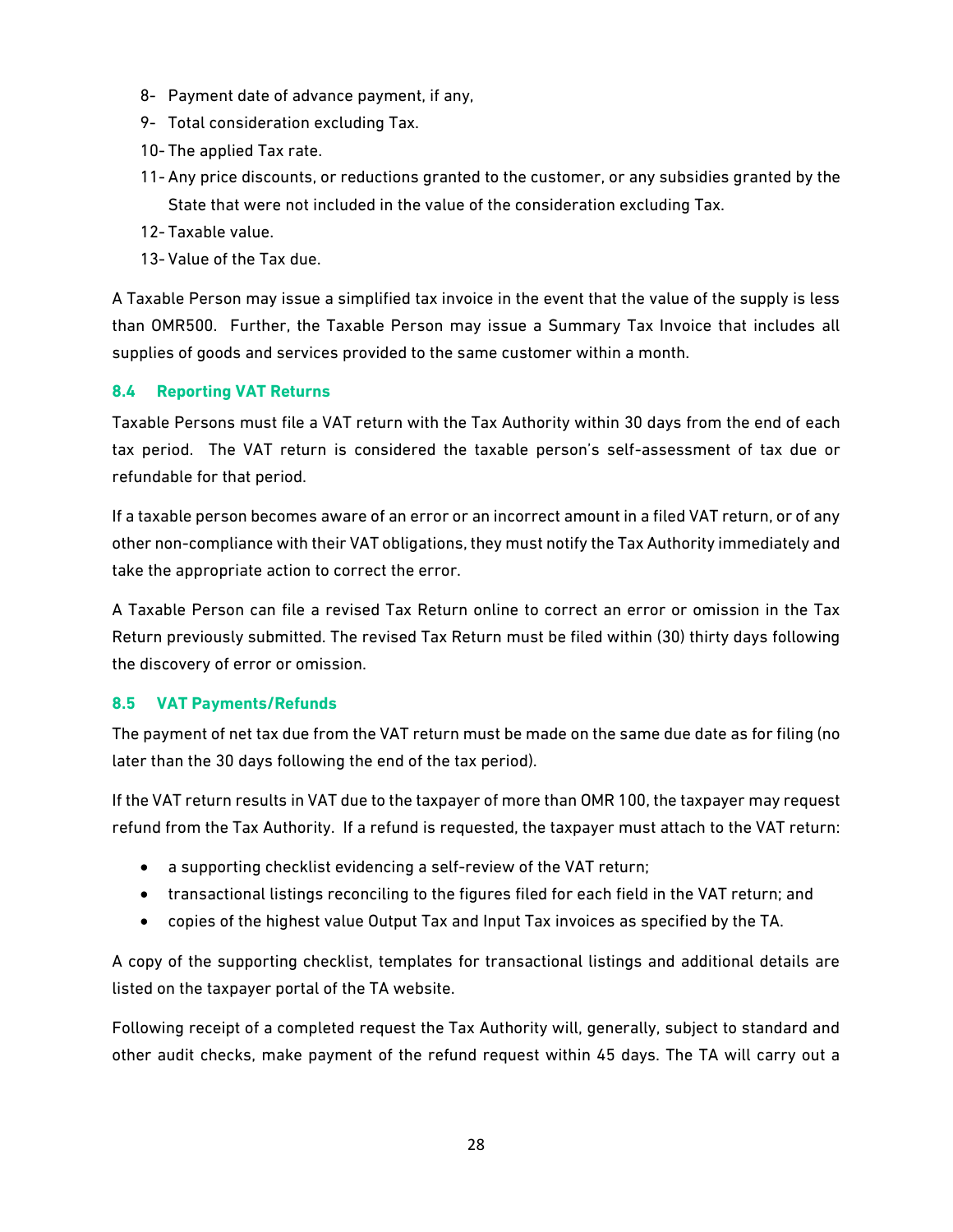process of due diligence of the validity of the return. Please note that in some cases, this may result in an inspection before payment.

Incomplete applications for refund may be rejected, in which case the balance of VAT refundable will be carried forward.

#### <span id="page-29-0"></span>**8.6 Bank guarantee for imports to be re-exported**

ROP Customs requires a Bank Guarantee for temporary entry of goods/equipment imported directly by the Operator into Sultanate of Oman that will not be sold in the Sultanate of Oman but will be exported at a future date. The ROP Customs require the Bank Guarantee/Bond to be equivalent to the value of the tax which would otherwise payable on the permanent import of the goods/equipment. The Guarantee validity must be a minimum of 1 year.

VAT charged on the guarantee fee from the Bank or financial institution is deductible as Input Tax by the Operator.

## <span id="page-29-1"></span>**8.7 Records & Auditing/Inspections by TA**

All taxpayers are required to keep appropriate VAT records relating to their calculation of VAT for audit purposes. This includes any documents used to prepare a VAT return. The information and documents shall include:

- 1) Daily Record in which the taxable transactions are recorded day by day according to their chronological and sequential manner and keep all the documents that enable the control of the accuracy/validity of these activities.
- 2) The Master Record which monitors the opening of accounts and the transactions based on this account, provided that there is a separate account for each type of supplies (taxable or exempted).
- 3) The inventory record, where the inventory items, the budget and the total/result count are recorded.
- 4) Records and documents related to the supplies of imported and exported goods and services.
- 5) Records and documents related to intra supplies of goods and services
- 6) Records and documents related to all customs transactions
- 7) All documents evidencing taxable supplies at zero rate in accordance with the executive regulations. This should include confirmation of exclusive upstream/midstream use for zero-rated supplies made by Contractors.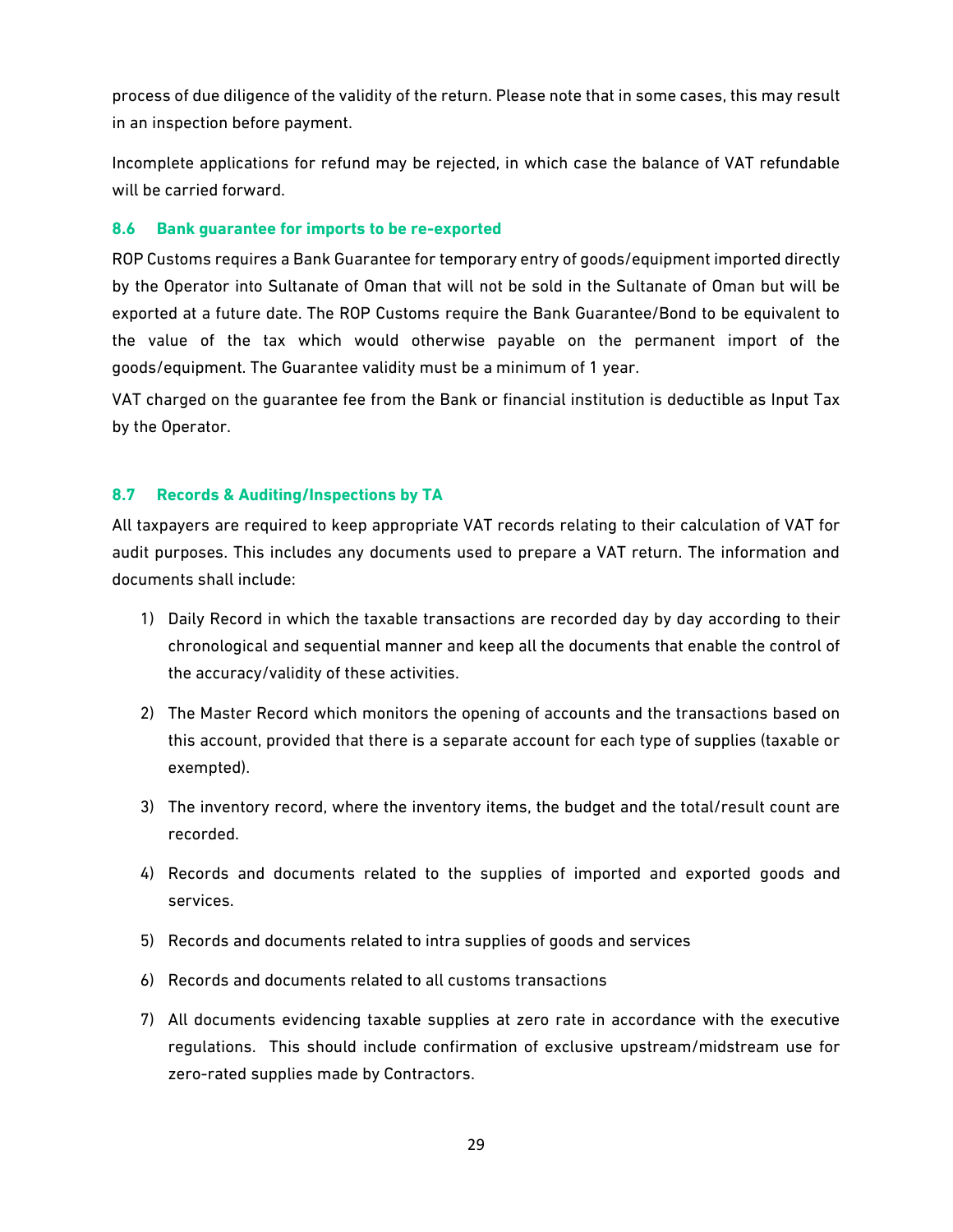- 8) All tax invoices and other documents issued by the taxable person
- 9) All tax invoices and other documents received by the taxable person

The taxpayers should be able to provide the TA with information about any transactions they had and include all details and information that is necessary to determine the correct treatment of the supplies.

The TA may carry out an inspection of the Taxable Person, and shall give 15 days' prior notice of the inspection (other than in cases of suspected evasion).

During an Inspection, authorized officers of the Tax Authority may review and make copies the above records, meet and discuss with employees, examine the technical, financial and administrative aspects of the taxpayer's activity, and take any measures deemed necessary to achieve the objectives of the VAT Law. The Taxable Person must provide all that is required to assist them in carrying out their duties.

## <span id="page-30-0"></span>**8.8 Administrative Penalties**

The TA may impose penalties or fines on taxpayers for violations of VAT requirements set out by the Law or Executive Regulations.

The TA may impose administrative fines which range from OMR 500 up to OMR 10,000 depending on the nature of the offence. In addition, the TA may impose a penalty of 1% to 25% of any tax incorrectly declared on the tax return (this includes an understatement of output tax or an overstatement of input tax).

In the cases of tax evasion, the TA may impose a fine of 300% of the tax which was evaded or attempted to evade.

In more serious cases the TA may request a prosecution of the taxpayer which can result in fines ranging from 1,000 OMR to 20,000 OMR and possible imprisonment of between two months and three years depending on the offence committed. These penalties can be doubled in the case of recurrence.